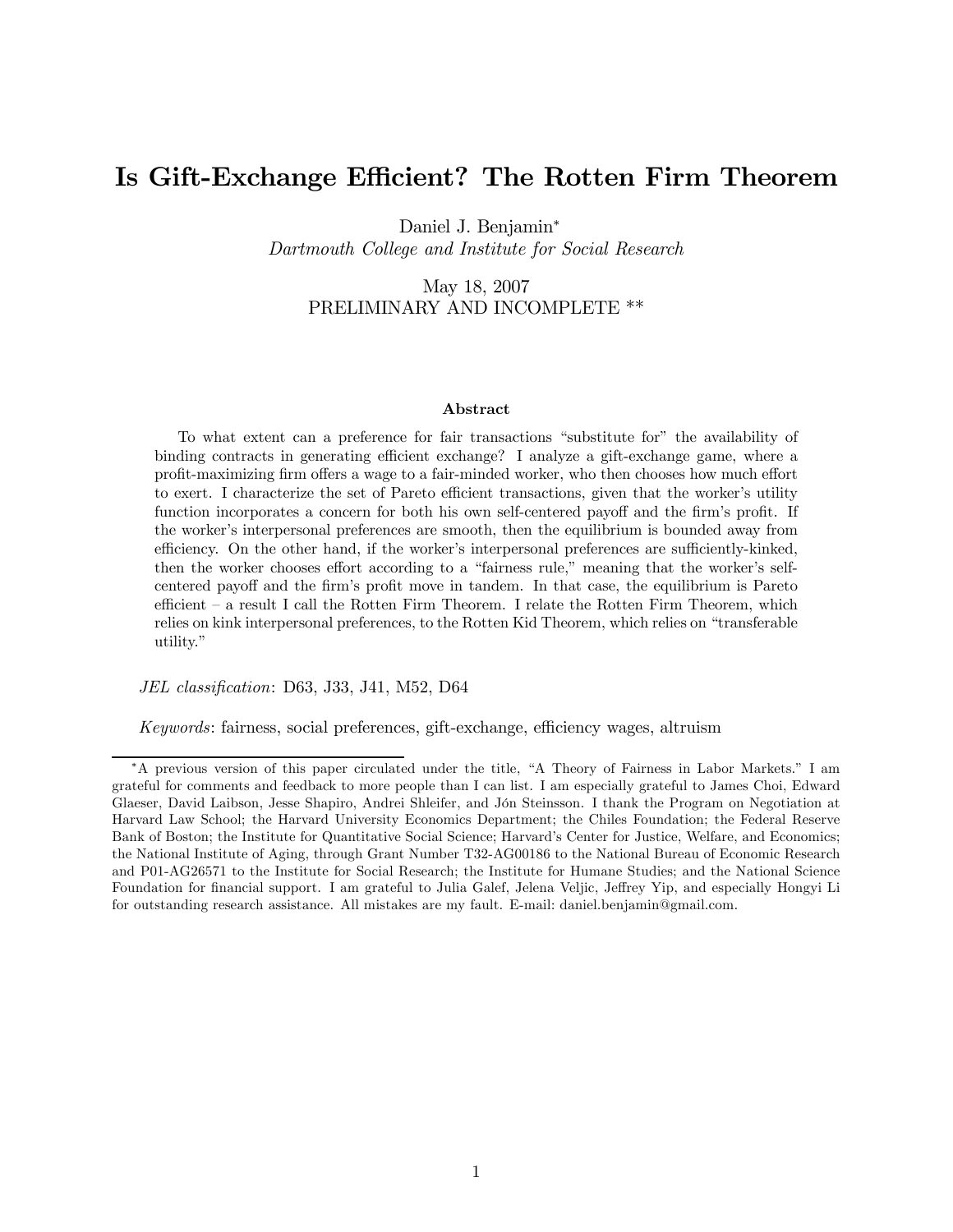## 1 Introduction

When is exchange efficient? When both parties' actions can be bound by an enforceable contract, the Coase theorem implies that the parties will agree to a Pareto efficient transaction (Coase 1960). In the absence of enforceable contracts, if the exchange will be repeated, the folk theorem states that some equilibria are (nearly) efficient if the parties are sufficiently patient (e.g., Bull 1987, MacLeod & Malcomson 1989). In the absence of repetition, interpersonal preferences may promote efficiency.

This paper asks: Can a preference for fair transactions generate efficient exchange? This is an important question because a concern for fairness influences behavior in a wide range of market settings (e.g., Kahneman, Knetsch, & Thaler 1986). For example, Dawes & Thaler (1988) observe that it is common in rural areas for farmers to leave fresh produce on a table by the road. Most customers leave money in a cash box, even though they could take the produce without paying. Similarly, Dubner & Levitt (2004) report on a "Bagel Guy" who earns a living by leaving bagels in workplace kitchens, relying on the honor system to be paid. Tipping is a common social norm that relies on customers' sense of fairness to leave a larger tip for better service (Conlin, Lynn, & O'Donoghue 2003).

In labor markets, there is empirical evidence that workers' concern for fair transactions plays a role in motivating effort. Akerlof (1982) and Akerlof & Yellen (1990) review sociological evidence that effort responds positively to the wage for fairness reasons (see also Bewley 1999). Mas (2005) provides field evidence that police officers' effort responds to plausibly exogenous wage changes: When final-offer arbitration of a compensation dispute rules in favor of the police officers, exogenously raising pay, police initiate more and higher-quality arrests.<sup>1</sup> In a suggestive field experiment, Greenberg (1990) found that employee theft (interpretable as negative effort) increased substantially in two of three non-union manufacturing plants that experienced a temporary wage cut during the duration of the pay change, but not in the plant where pay was held constant. In two field experiments, Gneezy & List (2006) hired individuals for data-entry or door-to-door fundraising. They did not tell the workers that the workers were participants in an experiment, and they were careful to rule out non-fairness explanations for why effort would be increasing in the wage. Workers who were paid more entered more data and raised more money, respectively (although only for the first few hours) (see also Pritchard, Dunnette, & Jorgenson 1972).

Much existing work shows that a concern for fairness enables exchange in settings without

<sup>&</sup>lt;sup>1</sup>Since an arbitrator's ruling is independent of the intentions of the city employers, this evidence suggests that it is the salary itself (rather than the employer's intentions toward the workers) that induces effort.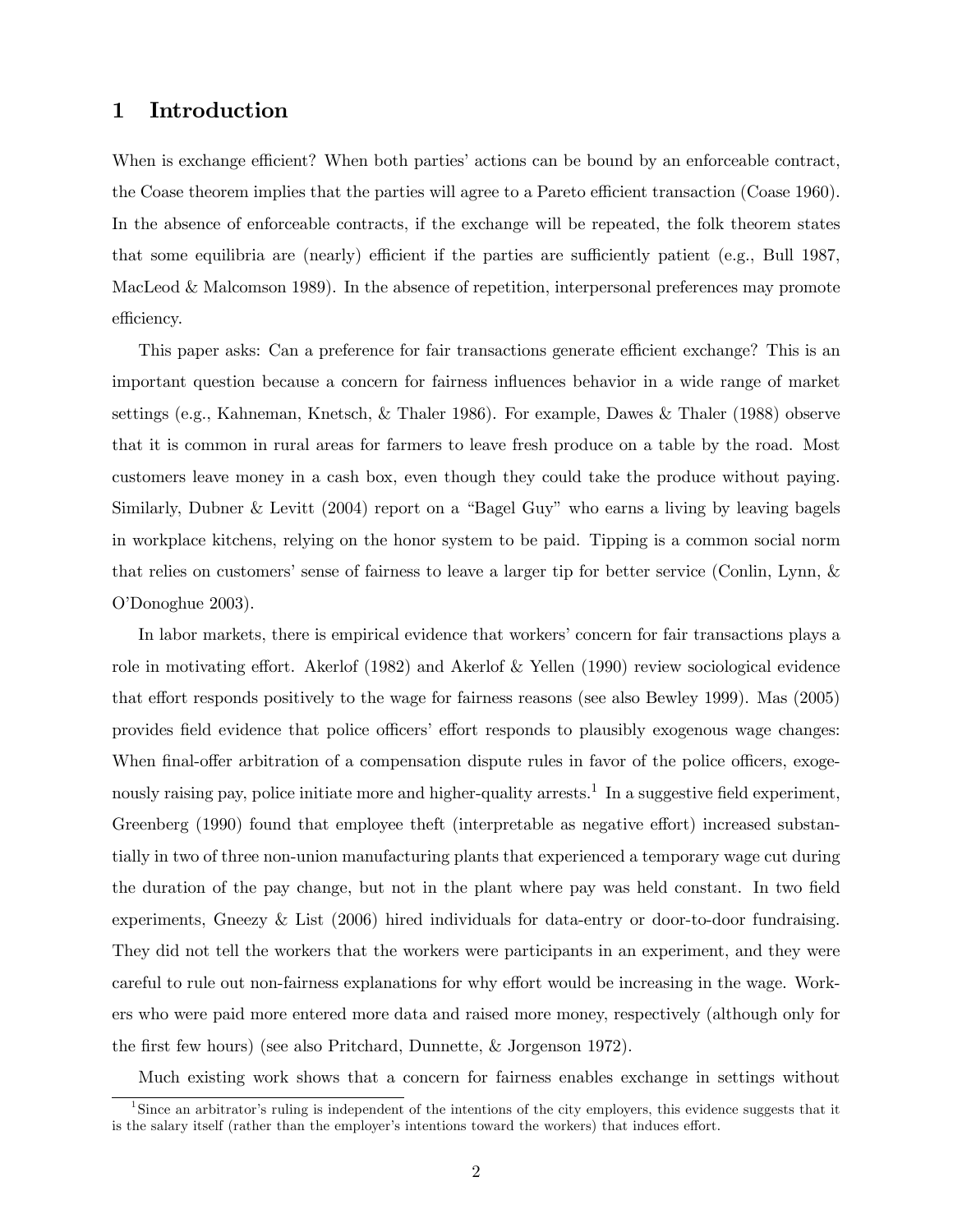enforceable contracts, where purely self-regarding agents would not be willing to trade (e.g., Fehr & Schmidt 1999). In that sense, it is well-known that fairness can increase realized gains from trade. However, existing work has not addressed whether a concern for fairness leads to efficient exchange.

To focus on the implications of the preferences, I study the simplest possible setting: a deterministic gift-exchange game where everything is common knowledge. A profit-maximizing firm pays a wage to a fair-minded worker, who provides effort. The "material payoff" of the firm is profit, and the material payoff of the worker corresponds to what his utility would be if he were entirely self-centered, his benefit from a higher wage and convex cost of effort. The firm maximizes its material payoff, while the worker maximizes utility, which depends on both the worker's own material payoff and the firm's material payoff.

The key result is that the equilibrium of the gift-exchange game is Pareto efficient if the worker's interpersonal preferences are sufficiently-kinked. I call this result the Rotten Firm theorem: even though the firm seeks only to maximize profit, it will offer a wage that leads the worker to reciprocate an efficient level of effort. The reason is that the worker chooses effort according to a "fairness rule," which ensures the worker's material payoff increases (or decreases) in tandem with the firm's profit. As a result, the worker will reciprocate a higher wage with greater effort because a higher wage transfers resources from the firm to the worker. To keep material payoffs increasing in tandem, the worker must make a transfer back to the firm by increasing effort. When determining which wage offer will maximize profit, the firm knows that the worker's effort choice will ensure that both players earn a positive share of the marginal gains from trade. It is in the firm's best interest to offer the wage that induces the worker to exert efficient effort, which maximizes the total gains from trade and therefore also the material payoffs to each player.

Rather than being kinked, if the worker's interpersonal preferences are smoothly convex (as in, e.g., Bolton & Ockenfels 2000, Cox, Friedman, & Sadiraj 2005) — exhibiting what I call "secondorder unfairness aversion" — then the worker will not follow a fairness rule for all wages, and the equilibrium will be bounded away from efficiency. Although several leading fairness specifications have a kink (Fehr & Schmidt 1999, Charness & Rabin 2002), the papers that introduce these models do not emphasize the kink. Therefore, the central role of the kink in the analysis is surprising. One contribution of this paper is to point out the behavioral and equilibrium consequences of kinked interpersonal preferences, which I call "first-order unfairness aversion."

Do individuals actually have kinked interpersonal preferences? If so, are they kinked enough for gift-exchange to be efficient? In laboratory settings where it is clear how to split the surplus equally,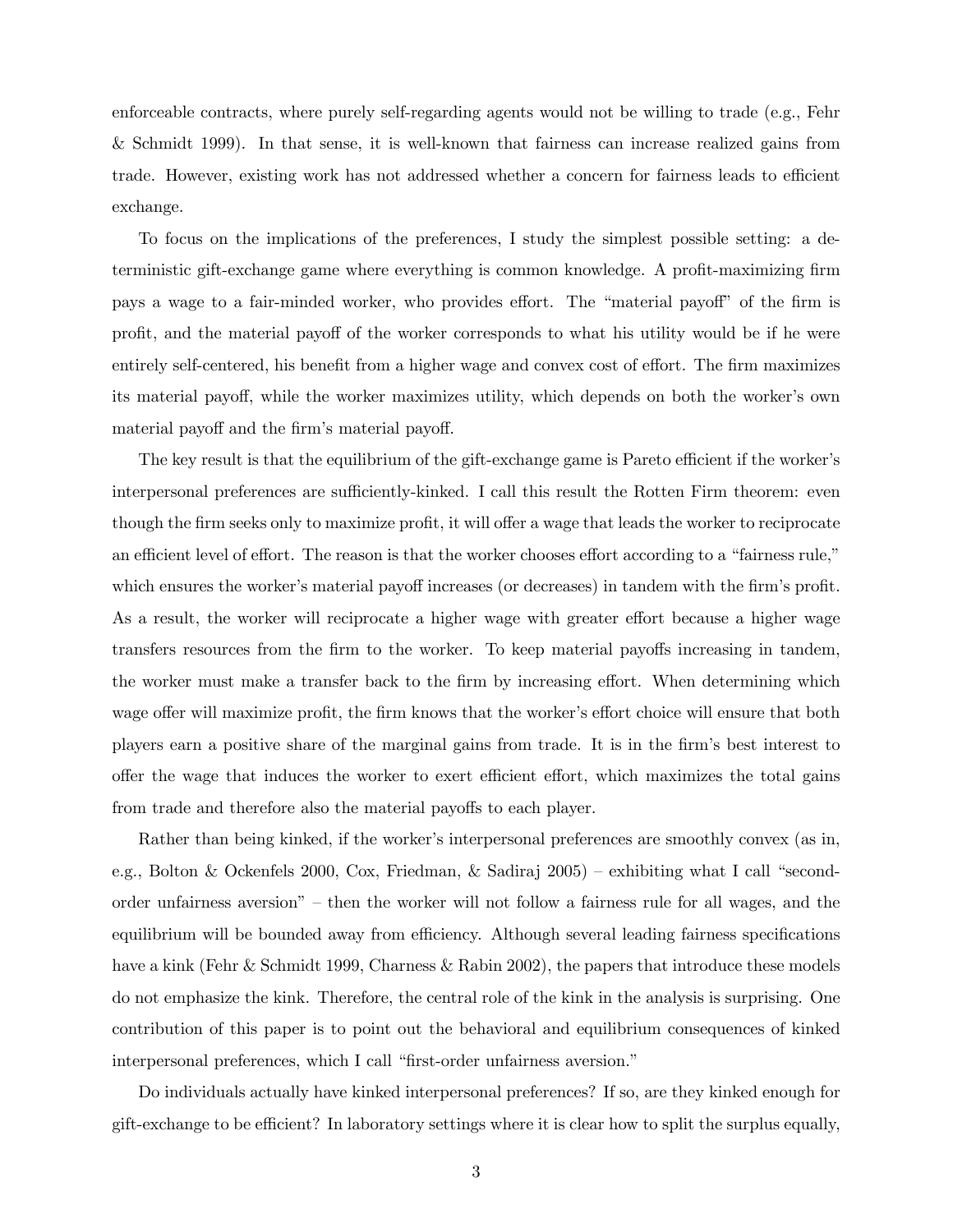many individuals choose to do so (Fehr & Schmidt 1999, Charness & Rabin 2002), consistent with interpersonal preferences that are kinked around an "equal-split fairness rule." Moreover, calibrations of the model using preference parameter estimates from those settings suggest that about 40% of the population has "sufficiently-kinked" preferences. Hence one interpretation of the Rotten Firm theorem is that a realistic degree of fair-mindedness can fully substitute for the availability of enforceable contracts. However, in some real-world settings, it may not be clear what effort level satisfies a fairness rule. In laboratory settings where it is unclear how to split the surplus equally, most individuals appear to have smooth interpersonal preferences (Fisman, Kariv, & Markovits 2005). In those cases, the results in this paper imply that a concern for fairness cannot generate fully efficient exchange.

Despite some parallels, the Rotten Firm theorem and the Rotten Kid theorem are distinct results. In the gift-exchange game, the Rotten Kid theorem applies as long as the worker's and firm's material payoff functions are both quasi-linear in effort, even if the worker's interpersonal preferences are smooth. By contrast, the Rotten Firm theorem applies as long as the worker's interpersonal preferences are sufficiently-kinked, even if the material payoff functions are not quasilinear. Nonetheless, the two theorems are cousins and together constitute the *only* two cases in which interpersonal preferences cause the equilibrium to be efficient.

This paper relates to much previous research that has analyzed how fairness preferences affect behavior in variants of the gift-exchange game (e.g., Fehr & Schmidt 1999, Fehr, Klein, & Schmidt 2006). The preferences discussed in this paper are general enough to embed many of the leading models of interpersonal preferences as special cases (such as Becker 1974, Fehr & Schmidt 1999, Bolton & Ockenfels 2000, Charness & Rabin 2002). However, I do not address signaling (Levine 1998) or intentions-based models (Rabin 1993; Dufwenberg & Battiglini 2005), which are often substantially more complex to analyze.<sup>2</sup> The paper also relates to the social choice literature since interpersonal preferences that are "sufficiently-kinked" satisfy the axiom of resource-monotonicity (Kalai 1977; Roemer 1996).

The paper proceeds as follows. Section 2 describes the gift-exchange game. Section 3 introduces a general class of interpersonal preferences. Given those preferences, Section 4 characterizes the set of Pareto efficient outcomes. Section 5 describes the logic of the Rotten Firm theorem by showing that if the worker chooses effort according to a fairness rule, then the equilibrium is efficient. Section 6 proves that if the worker's interpersonal preferences are smooth, then the worker does not obey a

<sup>&</sup>lt;sup>2</sup>Virtually all of these models imply that effort is increasing in the wage, but the Rotten Firm theorem will apply only if the worker behaves according to a fairness rule (as described in Section 5).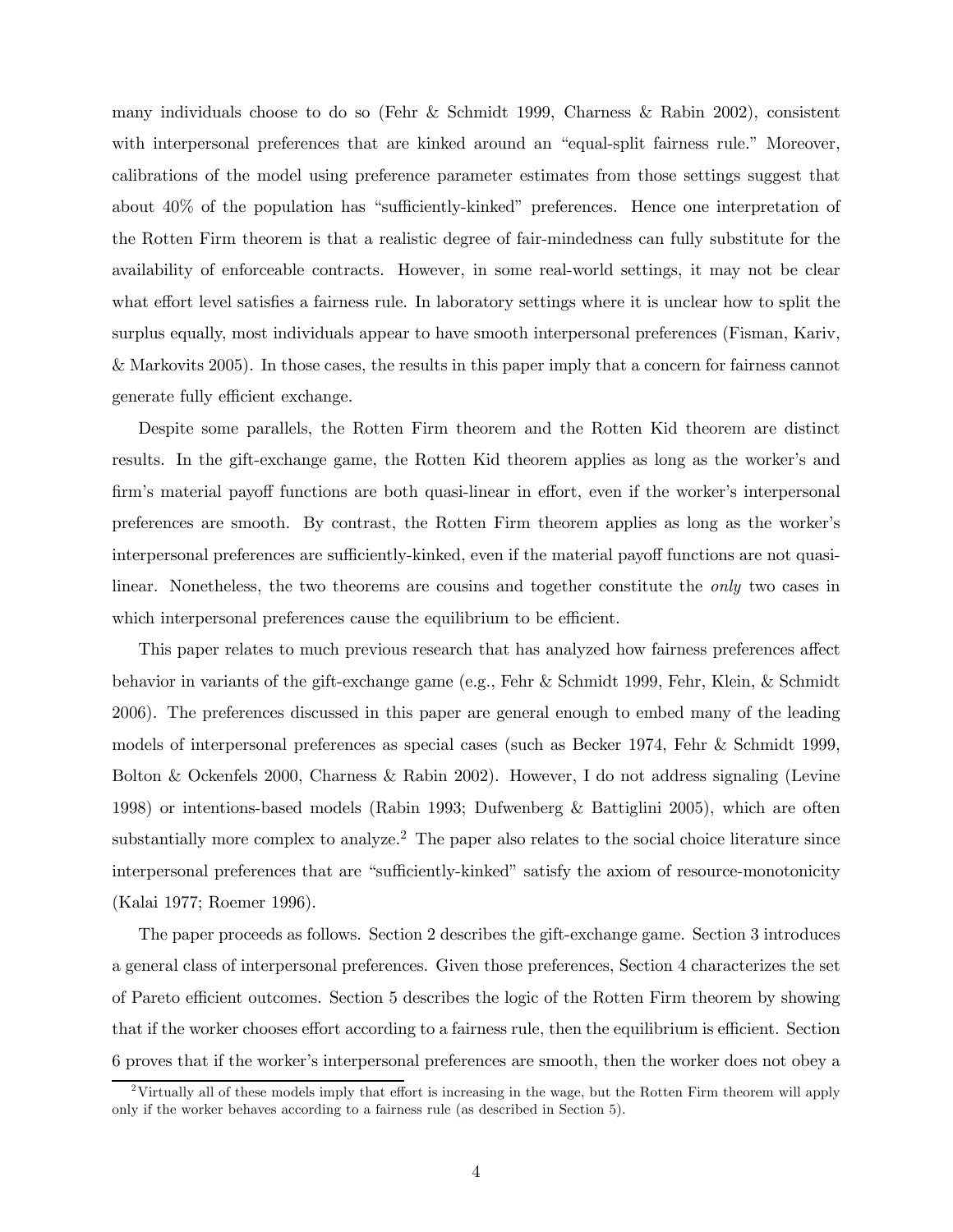fairness rule, and the equilibrium cannot be efficient. Section 7 presents the Rotten Firm theorem, illustrates it with piece-wise linear interpersonal preferences, and calibrates what proportion of laboratory participants exhibit "sufficiently-kinked" preferences. Section 8 explains the relationship between the Rotten Firm theorem and the Rotten Kid theorem. Section 9 concludes by discussing possible extensions of the analysis. Because the proofs help give intuition for the results, I include them in the text rather than in an appendix.

## 2 The Gift-Exchange Game

There are two players, a firm and a worker. The firm can either offer a wage w to the worker or instead choose not to employ the worker. If the worker accepts the wage offer, then the worker chooses effort e. The firm's profit, or material payoff function, is

$$
\pi^{F}(w,e) = e - w.\tag{1}
$$

The firm maximizes its material payoff. The worker's material payoff function is

$$
\pi^{W}(w,e) = v(w) - c(e). \qquad (2)
$$

The function  $v(\cdot)$  reflects concave benefits of having more money:  $v(0) = 0, v' > 0, v'' < 0$ ; and c(·) reflects convex costs of exerting greater effort:  $c(0) = 0, c' > 0, c'' > 0$ ,  $\lim_{e \to \infty} c'(e) = \infty$ . assume that  $v'(0) > c'(0)$  so that there are potential gains from trade.

Following a common modeling strategy in the literature on altruism (e.g., Barro 1974, Bergstrom 1989), these material payoff functions represent the purely self-centered aspect of payoffs, but the worker maximizes utility  $U(\pi^W, \pi^F)$  (described in the next section), which may include the firm's as well as his own material payoff. If the firm does not offer employment to the worker, or if the worker refuses employment, then both players receive outside option material payoff 0, and the worker earns utility  $U(0,0) = \overline{U}$ . If instead trade occurs, call the wage-effort pair  $(w, e)$  a transaction. The solution concept is subgame-perfect Nash equilibrium. If the firm is indifferent about employing the worker, I assume as a tie-breaker that the firm does not offer employment.

Unlike in a typical principal-agent problem, the firm cannot make the wage depend on output in this gift-exchange game. Hence the worker has no extrinsic incentive to exert effort. If the worker were purely selfish, with utility function  $U \equiv \pi^{W}(w, e)$ , there would be no exchange. The firm would prefer its outside option because it could not guarantee that the worker would exert any effort. This stark case makes clear the implications of the worker's preference for fair transactions because any employment that occurs in equlibrium is the result of the worker's interpersonal preferences.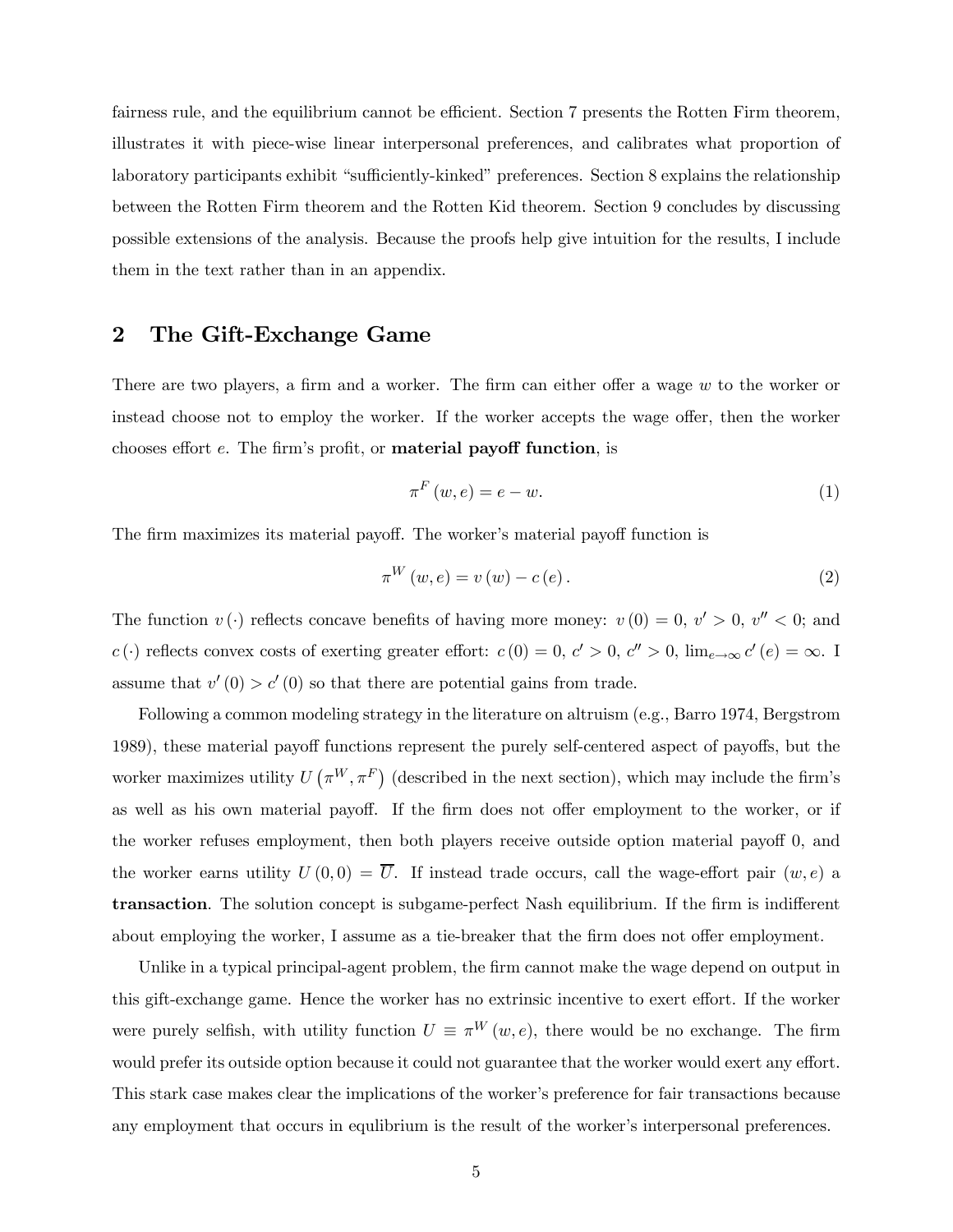## 3 Interpersonal Preferences

Models designed to explain laboratory behavior write interpersonal preferences  $U(x^W, x^F)$  as a function of the monetary amounts  $x^W$  and  $x^F$  paid to participants in a laboratory experiment. To allow for more than one commodity (in the gift-exchange game, wage and effort), I instead make utility  $U(\pi^W, \pi^F)$  depend on the material payoffs  $\pi^W$  and  $\pi^F$  from the transaction. If the material payoff functions are quasi-linear in money, then the  $U(\pi^W, \pi^F)$  specification specializes to the  $U(x^W, x^F)$  model in the laboratory, where money is the only relevant commodity. I assume throughout that  $U(\pi^W, \pi^F)$  is continuous.

In consumer theory, it is usual to assume that utility is monotonically increasing in all its arguments. In the context of a concern for fairness, it is important to allow interpersonal preferences to be non-monotonic. For example, if the firm's material payoff is much larger than the worker's, the worker might prefer that the firm have a lower material payoff. I define a new condition, joint-monotonicity, that appropriately weakens monotonicity.

**Definition 1** The preferences U exhibit **joint-monotonicity** if for any  $(\pi^W, \pi^F)$  and  $\varepsilon > 0$ , there is some  $(\pi^{W}{}', \pi^{F}{}')$  with  $\pi^{W}{}' > \pi^{W}$  and  $\pi^{F}{}' > \pi^{F}$  such that  $\left\|(\pi^{W}{}', \pi^{F}{}') - (\pi^{W}{}', \pi^{F})\right\| < \varepsilon$ and  $U(\pi^{W}, \pi^{F}) > U(\pi^{W}, \pi^{F}).$ 

Joint-monotonicity states that for any material payoff pair, there is always some very close alternative material payoff pair giving more to both players that the worker strictly prefers. It differs from local non-satiation in requiring that it is always possible to find a more-preferred allocation in a particular direction, a direction which jointly increases both players' material payoffs. Jointmonotonicity is equivalent to requiring that, at any material payoff pair, the utility function is not decreasing in both arguments.

I assume that the interpersonal preferences are quasi-concave, a standard condition that implies convex indifference curves.

**Definition 2** The preferences U exhibit **weak quasi-concavity** if for any  $(\pi^W, \pi^F)$  and  $(\pi^{W}, \pi^{F})$ such that  $U(\pi^W, \pi^F) \le U(\pi^{W}, \pi^{F'})$ ,  $U(\pi^W, \pi^F) \le U(\lambda \pi^W + (1 - \lambda) \pi^{W'}, \lambda \pi^F + (1 - \lambda) \pi^{F'})$  for any  $\lambda \in [0,1]$ . **Strict quasi-concavity** replaces the final weak inequality with a strict inequality.

Figure 1 illustrates indifference curves from utility functions satisfying joint-monotonicity and quasiconcavity.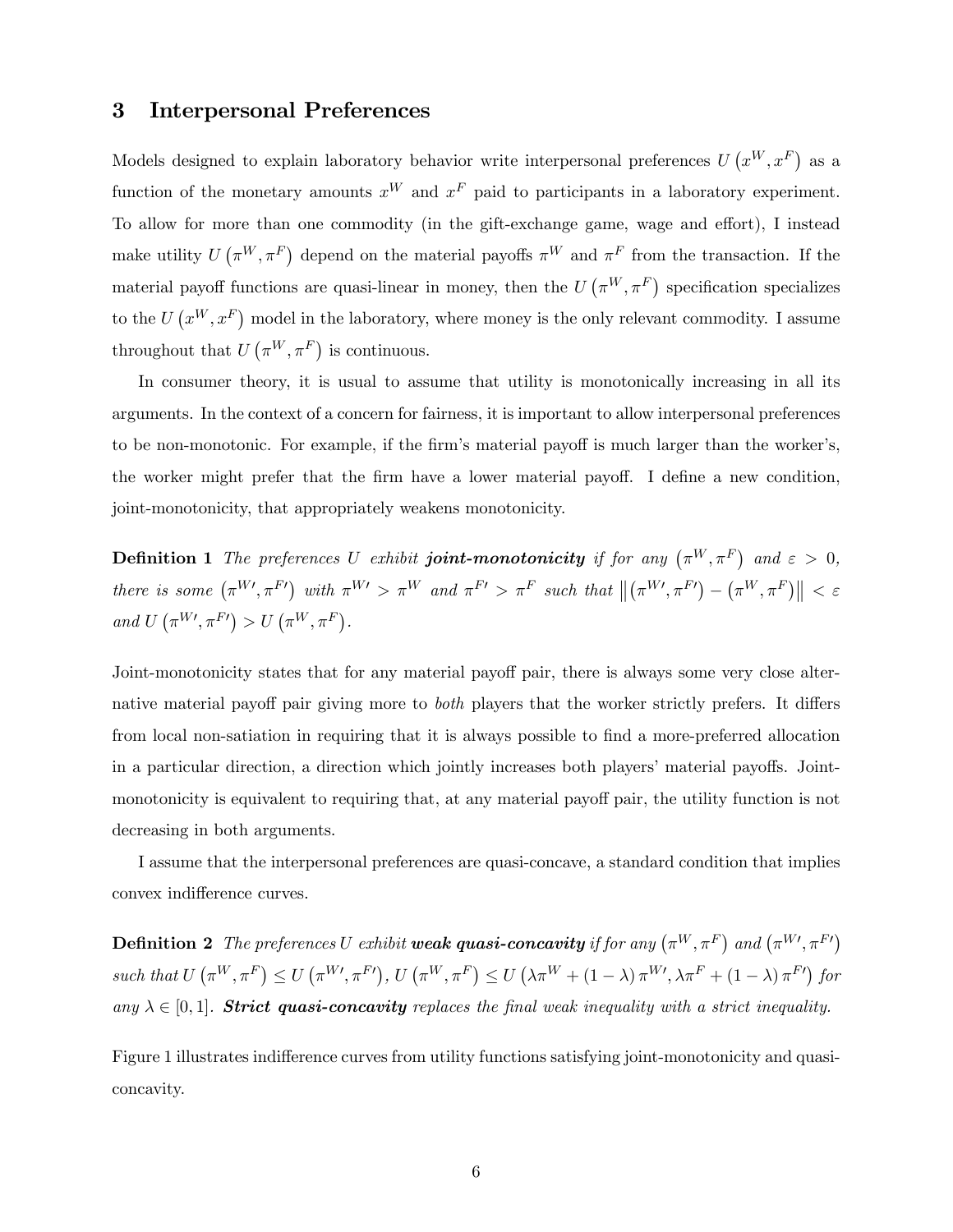### 3.1 Second-order unfairness aversion

For interpersonal preferences, quasi-concavity captures a kind of concern for fairness. Quasiconcavity means that the worker's and the firm's material payoffs enter the worker's utility function as complements. The marginal rate of substitution varies with the level of the material payoffs. Holding fixed the worker's material payoff, the higher the firm's material payoff, the less material payoff the worker is willing to give up to increase the firm's profit. In fact, if the worker's interpersonal preferences are non-monotonic and the firm's profit is sufficiently high, the worker may be willing to reduce his own payoff to hurt the firm.

**Definition 3** The preferences U exhibit second-order unfairness aversion if U is jointlymonotonic, strictly quasi-concave, and smooth (infinitely-differentiable).

This kind of concern for fairness is "second-order" in the sense that it arises from the smooth curvature of the utility function. Examples of preferences exhibiting second-order unfairness aversion include Bolton & Ockenfels (2000) and the constant-elasticity-of-substitution functional form (used in, inter alia, Cox, Friedman, & Sadiraj 2005), as well as Becker's (1974) altruistic preferences. By contrast, "simple altruism"  $U = \pi^W + \gamma \pi^F$ , in which the other player's material payoff enters utility linearly, does not exhibit any kind of unfairness aversion. Altruism can be understood as the slope of the interpersonal indifference curves (a first-order property), while the change in the slope as material payoffs vary corresponds to concern for fairness.

### 3.2 First-order unfairness aversion

In laboratory games, people often choose to split money equally between themselves and other players. Consider dictator games (Forsythe et al 1994), in which one player unilaterally decides how to split a pie between himself and another player. A typical finding is that a disproportionate fraction of participants choose to divide the pie exactly evenly between the two players (Camerer 2003). This equal-split behavior is difficult to explain with smooth interpersonal preferences unless the participant's utility function treats the two players symmetrically, putting equal weight on the players' material payoffs. Yet many of these same people also choose to assign equal monetary payoffs to themselves and another player in modified dictator games, where the "price" of increasing one player's payoff by \$1 is less than \$1 (e.g., Andreoni & Miller 2002). A smooth, symmetric interpersonal utility function that explains equal-split behavior in symmetric dictator games would not predict equal-split behavior in this case. Adherence to equal-split norms is often attributed to a concern for fairness, but second-order unfairness aversion cannot generate this behavior.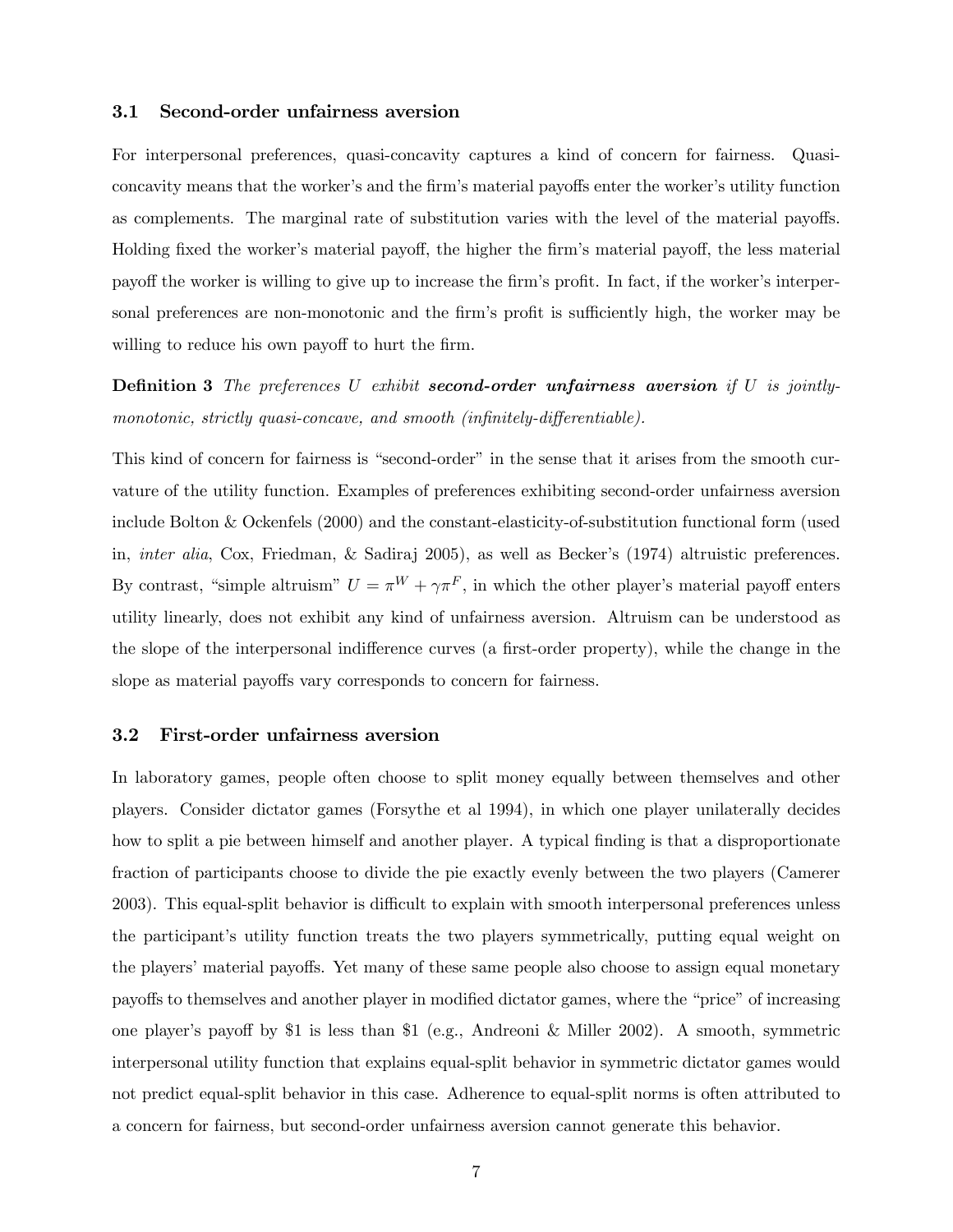Instead, a substantial minority of people appear to behave according to a "fairness rule."

**Definition 4** A **fairness rule** g is a continuous, strictly increasing function that maps each possible material payoff for the worker into a material payoff for the firm.

The **equal-split fairness rule** is the identity function  $g(x) = x$ , which assigns equal material payoffs to both players. The definition of a fairness rule is more general than equal splits only, allowing for the possibility that the fairness rule may be non-linear and biased in a self-serving way.

A fairness rule partitions the space of material payoffs into two regions. The northwest region corresponds to disadvantageously unfair transactions for the worker, where the firm's material payoff is higher and the worker's material payoff is lower than dictated by the fairness rule. The southeast region corresponds to **advantageously unfair** transactions for the worker. Psychologically, adherence to a salient fairness rule may be the result of learned social norms. Economically, fairness-rule behavior can be modeled as a path of kinks in the utility function along the fairness rule. If the preferences put appreciably more weight on the worker's material payoff (relative to the firm's) at a transaction that is disadvantageously unfair than at a transaction that is advantageously unfair, even when those two transactions are very close, then I call the preferences (locally) "first-order unfairness-averse."

**Definition 5** Suppose U is jointly-monotonic and weakly quasi-concave, and for some fairness rule  $g, \ (\pi^W, \pi^F)$  satisfies  $\pi^F = g \ (\pi^W)$ . The preferences U exhibit **first-order unfairness aversion about**  $(\pi^W, \pi^F)$  if for all  $(\hat{\pi}^W, \hat{\pi}^F)$  in a neighborhood of  $(\pi^W, \pi^F)$ ,

$$
\frac{\lim_{\widehat{\pi}^W\uparrow \pi^W}\partial U\left(\pi^W,\widehat{\pi}^F\right)/\partial \pi^W}{\lim_{\widehat{\pi}^F\downarrow \pi^F}\partial U\left(\widehat{\pi}^W,\pi^F\right)/\partial \pi^F} > \frac{\lim_{\widehat{\pi}^W\downarrow \pi^W}\partial U\left(\pi^W,\widehat{\pi}^F\right)/\partial \pi^W}{\lim_{\widehat{\pi}^F\uparrow \pi^F}\partial U\left(\widehat{\pi}^W,\pi^F\right)/\partial \pi^F}.
$$

The preferences U exhibit first-order unfairness aversion about fairness rule  $q$  if they exhibit first-order unfairness aversion about all  $(\pi^W, \pi^F)$  satisfying  $\pi^F = g(\pi^W)$ .

Preferences that are first-order unfairness-averse will cause the player to make choices that adhere to the fairness rule in a variety of situations. First-order unfairness aversion can be understood as a limit case of second-order unfairness aversion as the degree of convexity becomes large. The distinction between second-order and first-order unfairness aversion is analogous to the distinction between second-order and first-order risk aversion (Segal & Spivak 1990). Figure 1c illustrates indifference curves for preferences that are first-order unfairness-averse about a fairness rule.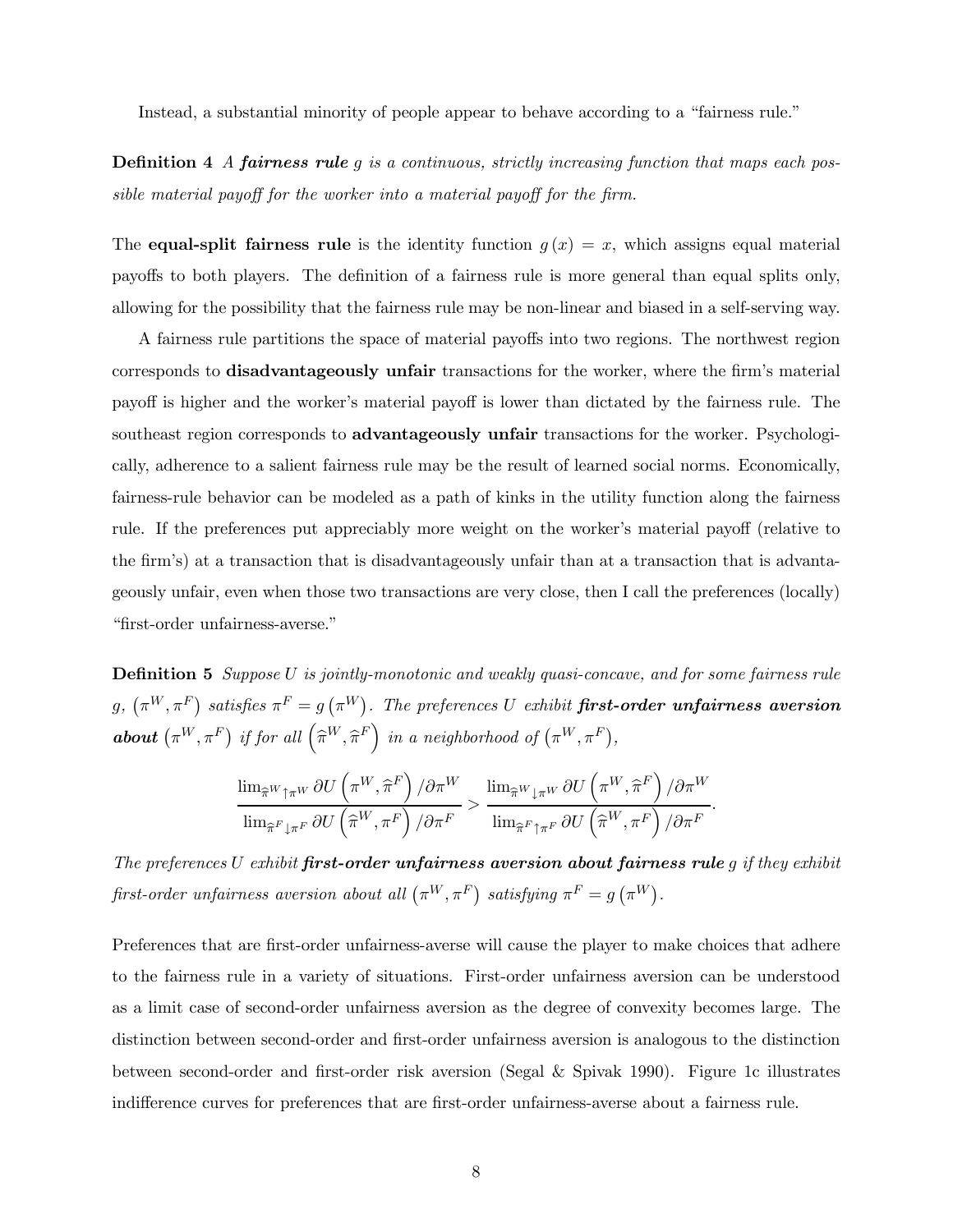The most widely-applied fairness model, Fehr & Schmidt's (1999) inequity-aversion, exhibits first-order unfairness aversion about the equal-split fairness rule:

$$
U=\pi^{W}-\alpha \max\left\{ \pi^{F}-\pi^{W},0\right\} -\beta \max\left\{ \pi^{W}-\pi^{F},0\right\}
$$

 $(\alpha, \beta \ge 0)$ , as do the Rawlsian "social welfare preferences" advocated by Charness & Rabin (2002):

$$
U = \pi^{W} + \gamma \pi^{F} + \delta \min \left\{ \pi^{W}, \pi^{F} \right\}
$$

 $(\gamma, \delta \ge 0)$ . The papers that introduced these models did not emphasize the kink. However, the kink will turn out to be central for generating rule-based behavior and therefore efficient equilibrium.

### 4 Efficiency With Interpersonal Preferences

The analysis that follows addresses whether the equilibrium of the gift-exchange game is Pareto efficient. This section clarifies what Pareto efficiency means when the worker has interpersonal preferences.

Recall that an exchange is Pareto efficient if it makes both parties at least as well off as any alternative exchange could have.

**Definition 6** A transaction  $(w, e)$  is **Pareto efficient** if there is no other transaction  $(\widehat{w}, \widehat{e})$  such that  $\pi^F(\widehat{w}, \widehat{e}) \geq \pi^F(w, e)$  and  $U(\widehat{w}, \widehat{e}) \geq U(w, e)$ , at least one inequality strict.

Let P denote the set of Pareto efficient transactions.

Economists usually assume that both parties to an exchange are purely selfish, seeking to maximize their material payoffs. That scenario corresponds to the special case where  $U(w, e) \equiv$  $\pi^{W}(w, e)$ . A transaction that *would be* Pareto efficient if the worker were selfish (rather than also concerned about the firm's material payoff) is called materially-efficient.

**Definition 7** A transaction  $(w, e)$  is **materially-efficient** if there is no other transaction  $(\hat{w}, \hat{e})$ such that  $\pi^F(\widehat{w}, \widehat{e}) \geq \pi^F(w, e)$  and  $\pi^W(\widehat{w}, \widehat{e}) \geq \pi^W(w, e)$ , at least one inequality strict.

Let M denote the set of materially-efficient transactions.

In general, a transaction is materially-efficient if and only if it equates the marginal rates of substitution of the players' material payoffs,

$$
\frac{\partial \pi^F(w, e)}{\partial \pi^F(w, e)} / \partial w = \frac{\partial \pi^W(w, e)}{\partial \pi^W(w, e)} / \partial w.
$$
\n(3)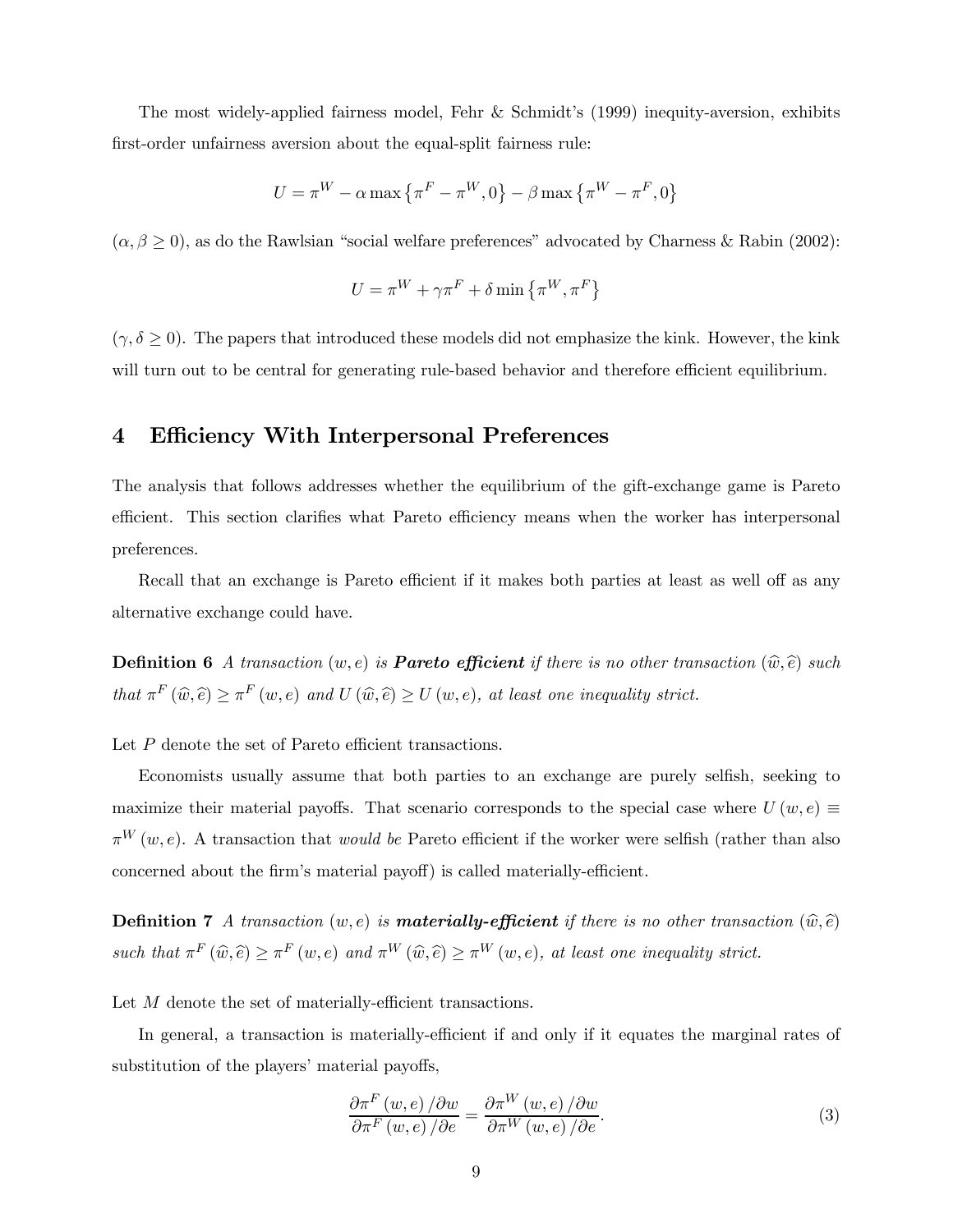It would be useful to find a simple characterization of Pareto efficient transactions. This might seem unlikely at first blush since the worker's utility function could be a complicated function of the material payoffs, possibly kinked. Nonetheless, it turns out that (3) remains a necessary condition for Pareto efficiency.

 $\text{Let}~(w,e) = \arg\max_{(w,e) \in M} U\left(\pi^W\left(w,e\right), \pi^F\left(w,e\right)\right) \text{ be called the worker's } \textbf{favorite materially-}$ efficient transaction, his most-preferred transaction among the transactions that are materiallyefficient.

Proposition 1 Suppose U exhibits second-order unfairness aversion or first-order unfairness aversion about some fairness rule. A transaction is Pareto efficient if and only if it is materially-efficient and gives the worker a lower material payoff than his favorite materially-efficient transaction gives him:

$$
P = \left\{ (w, e) \in M | \pi^W(w, e) \le \pi^W(\widetilde{(w, e)} \right\}.
$$

**Proof.** To see why  $P \subset \{(w, e) \in M | \pi^W(w, e) \leq \pi^W(\widetilde{w, e})\}$ , consider a transaction that is not materially-efficient (and hence lies in the interior of the material payoff possibility set). Jointmonotonicity implies that there is some direction of slightly greater material payoffs for both players that increases the worker's utility. Since both players are better off, the original transaction cannot be Pareto efficient. Now consider a transaction that is materially-efficient but gives the worker a higher material payoff than his favorite materially-efficient transaction gives him. That transaction cannot be Pareto efficient because both players prefer the worker's favorite materially-efficient transaction.

Now we show that  $P \supset \{(w, e) \in M | \pi^W(w, e) \leq \pi^W(\widetilde{w, e})\}$ . First note that the worker's utility is monotonically decreasing along the material-efficiency frontier as transactions move farther away from his favorite materially-efficient transaction. Now suppose there were a transaction that is materially-efficient and that gives the worker a lower material payoff than his favorite materiallyefficient transaction gives him, but that were not Pareto efficient. Then there would be some alternative transaction that gives the firm a higher material payoff and gives the worker higher utility. Since the original transaction is materially-efficient, this alternative transaction must give the worker a lower material payoff. If this alternative transaction lies in the interior of the material payoff possibility set, then there is some materially-efficient transaction that gives even higher material payoff to the firm and even higher utility to the worker. But since the worker's utility along the material-efficiency frontier is lower for transactions farther away from his favorite materiallyefficient transaction, this materially-efficient transaction must give the worker lower (not higher)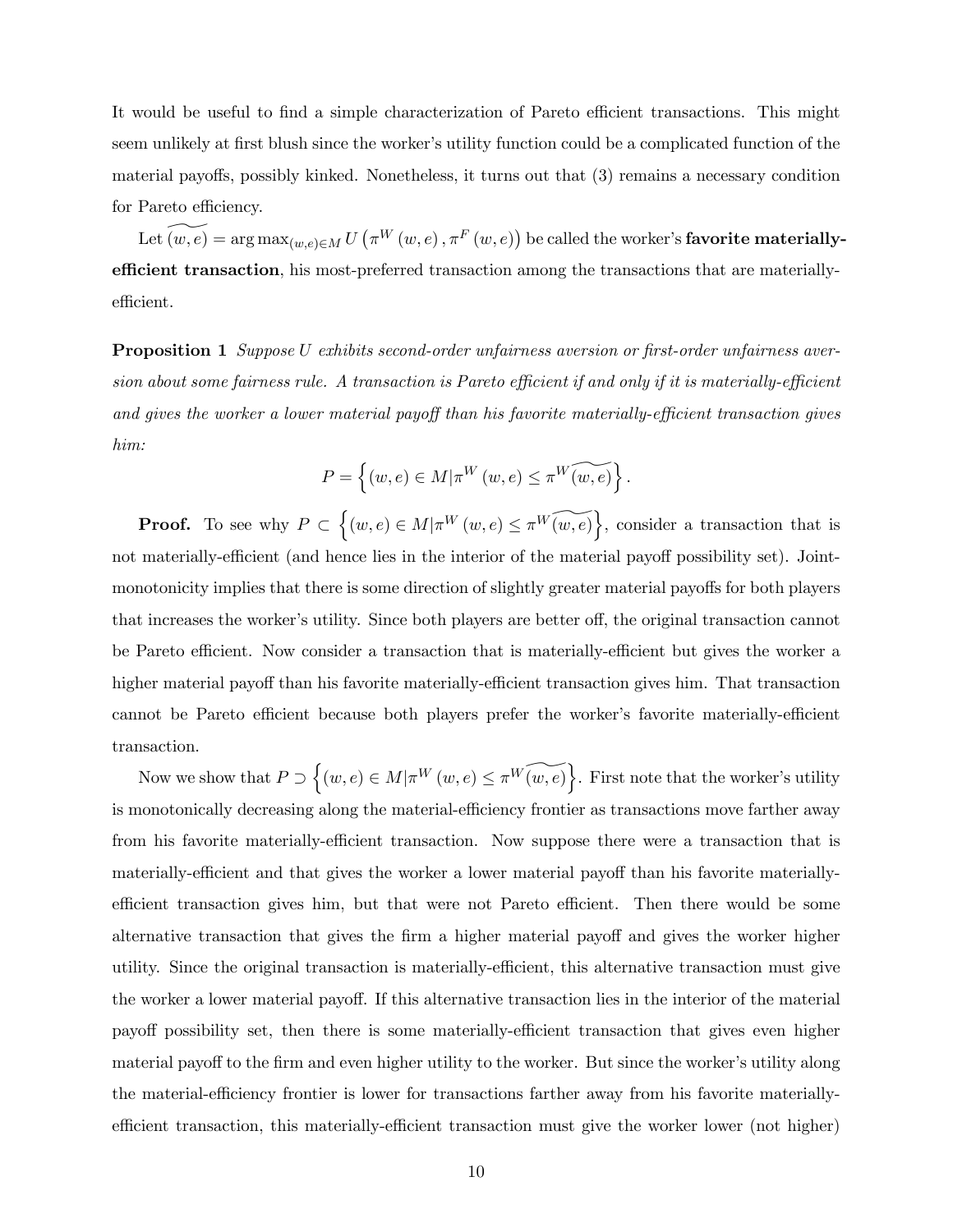utility than the original transaction, which is a contradiction. Figure 2 illustrates the proposition.

## 5 The Logic of the Rotten Firm Theorem

Unfairness-averse preferences do not imply a preference for materially-efficient allocations.<sup>3</sup> In fact, much of the laboratory evidence for unfairness-averse preferences comes from showing that people choose to allocate resources across individuals in a way that is *materially-inefficient* but more equal. For example, in hypothetical choices, Bazerman, Loewenstein, & White (1992) found that 25% of experimental participants preferred receiving \$500 for themselves and \$500 for a friendly neighbor rather than receiving \$600 for themselves and \$800 for the neighbor. When the choice was between \$600 for each versus \$600 for themselves and \$800 for the neighbor, 68% chose the fair but inefficient outcome. Experimental participants also make materially-inefficient choices when real money is at stake, though less commonly (e.g., Fisman, Kariv, & Markovits 2005; Charness & Rabin 2002). Figure 1c illustrates how non-monotonicity makes it possible to prefer a materially-inefficient allocation.

In a gift-exchange game, however, the worker's adherence to a fairness rule leads to an equilibrium that is materially-efficient. A worker is said to obey a fairness rule if the worker's effort choice as a function of the wage,  $e(w)$ , causes the material payoffs of the players to co-move in accordance with that fairness rule.

**Definition 8** The worker **obeys a fairness rule at** w if for some fairness rule g and for all  $\hat{w}$ in a neighborhood of w,

$$
e(\widehat{w}) \ \ satisfies \ \pi^F(\widehat{w}, e(\widehat{w})) = g(\pi^W(\widehat{w}, e(\widehat{w})))
$$

If the worker obeys a fairness rule at w, then  $e'(w) = \frac{v' + g'}{c' + g'} > 0$ . Intuitively, an increase in the wage increases the worker's material payoff and reduces the firm's. In order to keep the material payoffs moving in tandem as required by the fairness rule, the worker must increase effort, reducing his own material payoff and increasing the firm's.

Because the worker obeys a fairness rule, the firm and worker both gain on the margin from an increase in the gains from trade. This makes it optimal for the firm to maximize the gains from trade by offering the wage that induces an efficient level of effort.

<sup>3</sup> Indeed, Charness & Rabin (2002) and Engelmann & Strobel (2004) criticize Fehr & Schmidt's (1999) inequityaversion model on the grounds that it does not build in any desire for material efficiency.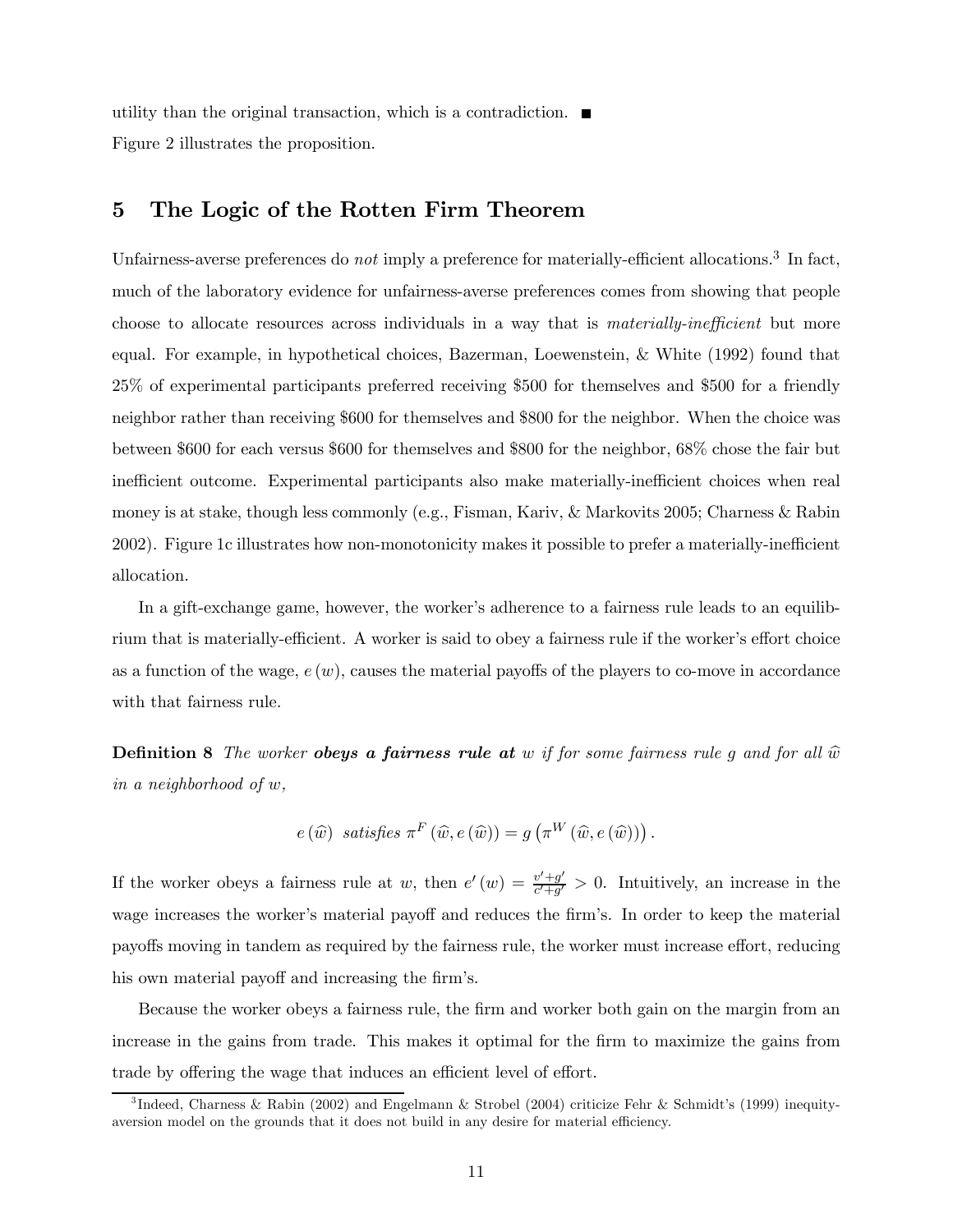**Proposition 2** Suppose the worker obeys a fairness rule at all w. Then the equilibrium of the gift-exchange game is materially-efficient.

**Proof.** Because the worker obeys a fairness rule at all w,  $\frac{d\pi^F(w,e(w))}{dw} = e'(w) - 1$  and  $\frac{d\pi^W(w,e(w))}{dw} = v'(w) - c'(e(w))e'(w)$  have the same sign at all w. Since the set of feasible material payoffs is convex, there is some wage offer  $w^*$  that maximizes the firm's profit, and hence also the worker's material payoff. But  $\frac{d\pi^F(w^*,e(w^*))}{dw} = 0$  and  $\frac{d\pi^W(w^*,e(w^*))}{dw} = 0$  jointly imply that  $v'(w^*) = c'(e(w^*))$ , the condition for material-efficiency.  $\blacksquare$ 

Note that at any other wage offer, the resulting wage-effort pair would be inefficient. Figure 3 illustrates that the profit-maximizing wage offer occurs at the unique point on the material-efficiency frontier that satisfies the fairness rule.

Although the equilibrium is materially-efficient, determining whether the equilibrium is Pareto efficient requires specifying the worker's preferences. If the worker's fairness-rule behavior is the result of maximizing jointly-monotonic, quasi-concave preferences, then the equilibrium is the worker's favorite materially-efficient transaction and is therefore Pareto efficient.

The worker's adherence to a fairness rule aligns the firm's incentives with the worker's, causing the equilibrium to be efficient. The next two sections show that the worker obeys a fairness rule in the neighborhood of a materially-efficient transaction only if the worker's preferences exhibit first-order unfairness aversion.

### 6 Second-Order Unfairness Aversion: An Impossibility Result

If the worker's interpersonal preferences exhibit second-order unfairness aversion, then the equilibrium cannot be materially-efficient. The problem is that at a materially-efficient transaction, the worker will be "too altruistic." The firm can profitably deviate by offering a lower wage. The worker is willing to choose effort to allow the firm to earn a greater material payoff at the worker's expense, as long as the firm's gain is large enough relative to the worker's loss. Due to the convexity of the cost of effort, this is possible at the materially-efficient transaction.

To be more precise, consider a materially-efficient transaction  $(w^{\text{eff}}, e^{\text{eff}})$ . If the worker's effort choice is optimal, then the worker is indifferent to a marginal change in effort. That means the worker is indifferent on the margin between increasing own material payoff by  $c'$  and increasing the firm's material payoff by 1. Now suppose the firm deviated to a slightly lower wage  $\hat{w} \lt w^{\text{eff}}$ , which induces effort  $\hat{e} < e^{\text{eff}}$ . (If a lower wage induced greater effort, then the firm could not have been maximizing.) Because the cost of effort function  $c(\cdot)$  is convex, it is now possible – and indeed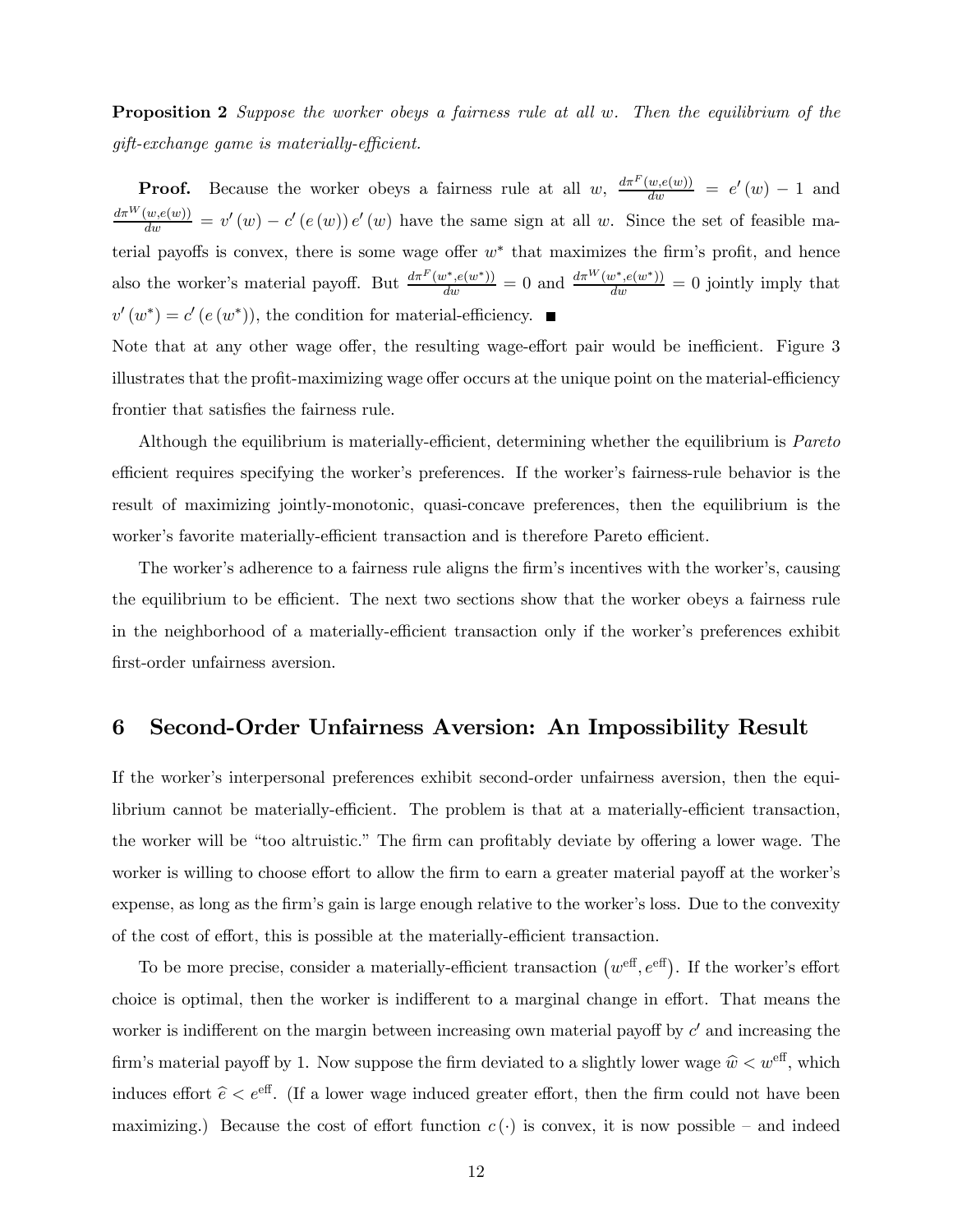optimal – for the worker's effort  $\hat{e}$  to increase the firm's payoff by 1 while reducing own payoff by less than c'. Since the firm's profit increases, the firm will prefer offering  $\hat{w}$  to offering  $w^{\text{eff}}$ . Figure 4 shows this logic graphically.

**Theorem 1** Suppose U exhibits second-order unfairness aversion. Then there is no equilibrium transaction that is materially-efficient.

**Proof.** Given the worker's effort function  $e(w)$ , the equilibrium is characterized by the wage that solves the firm's first-order condition,  $\frac{d\pi^F(w,e(w))}{dw} = 0$ . This derivative can be written as the sum of two terms:

$$
\frac{d\pi^F(w, e(w))}{dw} = \frac{\partial \pi^F(w, \pi^W)}{\partial \pi^W} \frac{d\pi^W(w, e(w))}{dw} + \frac{\partial \pi^F(w, \pi^W)}{\partial w}.
$$

The second term is the effect of a change in wage on the firm's material payoff, holding  $\pi^{W}$  constant (that is, effort is adjusted to hold  $\pi^{W}$  constant). It can be interpreted as the effect of an incremental change in wage on the "size of the pie" that is to be split between the worker and the firm. In this equation, the "size of the pie" is measured in units of the firm's material payoff. The first term is the effect of an incremental change in wage on the worker's material payoff, multiplied by how much the firm's material payoff comoves with the worker's material payoff. That is, the first term can be interpreted as the effect of a marginal change in wage on how the pie is split.

The theorem says that  $\frac{d\pi F(w,e(w))}{dw}$  cannot equal zero at a materially-efficient transaction. At a materially-efficient transaction, the second term,  $\frac{\partial \pi^F(w,\pi^W)}{\partial w}$ , equals zero (an envelope condition). Note that  $\frac{\partial \pi^F(w,\pi^W)}{\partial \pi^W}$  < 0 because a change in effort causes the worker's material payoff and the firm's material payoff to move in opposite directions. The proof of the theorem amounts to showing that  $\frac{d\pi^W(w,e(w))}{dw}$ , the marginal effect of an increase in wage on the worker's material payoff, is positive at an efficient transaction.

The worker's effort  $e(w)$  solves the first-order condition  $-U_1c'(e)+U_2=0$ , and both  $U_1$  and  $U_2$ are positive at  $(w, e(w))$ . Let H denote the determinant of the bordered Hessian matrix of the utility function, and  $\widetilde{H} \equiv H/U_2^3$  is a transformation of H that is invariant to monotonic transformations of U. A straightforward calculation reveals that at a materially-efficient transaction,

$$
\frac{d\pi^W}{dw} = \frac{v'}{1 - \frac{\widetilde{H}}{c''}}.\tag{4}
$$

Since  $\widetilde{H} < 0$ , it follows that  $0 < \frac{d\pi^{W}}{dw} < v'$ . When the firm increases the wage by a dollar, the worker's material payoff increases by less than the marginal value of a dollar because the worker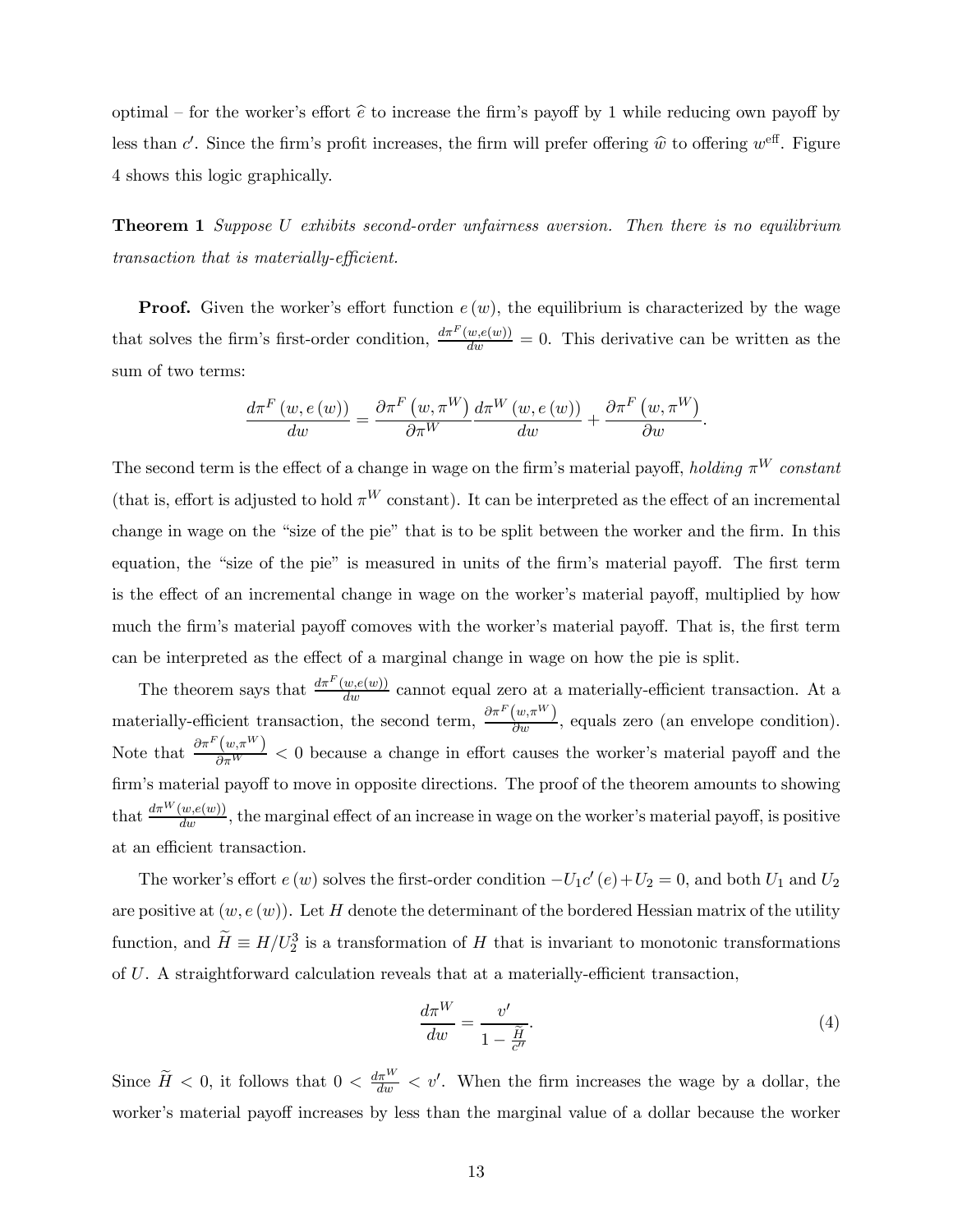increases effort. It follows that  $\frac{d\pi^F(w^{\text{eff}},e(w^{\text{eff}}))}{dw} < 0$ , which means the firm would be better off offering a slightly lower wage.  $\blacksquare$ 

Note that the transformed determinant of the bordered Hessian  $H$  in equation (4) is a measure of how convex the worker's indifference curves are in a neighborhood of the materially-efficient transaction. Roughly speaking, it measures the complementarity between the firm's and worker's material payoffs in the worker's preferences.<sup>4</sup> The larger is  $\tilde{H}$ , the smaller is  $\frac{d\pi^{W}}{dw}$  (because the worker adjusts effort more in response to a wage change), so the smaller is  $\frac{d\pi^F(w,e(w))}{dw}$  also. The limit case  $\widetilde{H} \to -\infty$  corresponds to first-order unfairness aversion. The fact that  $\frac{d\pi^F(w^{\text{eff}}, e(w^{\text{eff}}))}{dw} \to 0$  as  $\widetilde{H} \to -\infty$  suggests it is possible that the equilibrium transaction may be materially-efficient if the worker's interpersonal preferences are kinked. Indeed, the next section shows that if the worker's interpersonal preferences are sufficiently-kinked, then the equilibrium is efficient.

# 7 Sufficiently-Kinked Interpersonal Preferences Imply Efficiency: The Rotten Firm Theorem

### 7.1 The Rotten Firm Theorem

Although second-order unfairness aversion cannot generate efficient exchange, first-order unfairness aversion can if the kink is sufficiently large. The reason is that, if the worker's interpersonal preferences are sufficiently kinked about a materially-efficient transaction, then the worker follows a fairness rule (at least in a neighborhood of that transaction). As in Section 5, when the worker chooses effort according to a fairness rule, it is optimal for the firm to offer a wage that leads to an efficient transaction. Because the worker's and the firm's material payoffs increase in tandem as the firm offers a wage up to the efficient point, in equilibrium the firm offers the wage that maximizes both players' material payoffs.

First-order unfairness aversion about a materially-efficient transaction is a necessary condition for the equilibrium of the gift-exchange game to be Pareto efficient, but it is not sufficient. Even if the worker is choosing effort in accordance with a fairness rule in a neighborhood of an efficient transaction, the worker's optimal effort choice at lower wages may not follow a fairness rule. In that case, the firm may be able to earn higher profit by offering a lower wage. Figure 5a illustrates how a materially-efficient transaction may be locally optimal for the firm without being globally optimal.

 ${}^{4}$ Of course,  $\tilde{H}$  is a local measure, not a global measure, of complementarity. The proceeding "comparative statics" on  $H$  should therefore be taken loosely.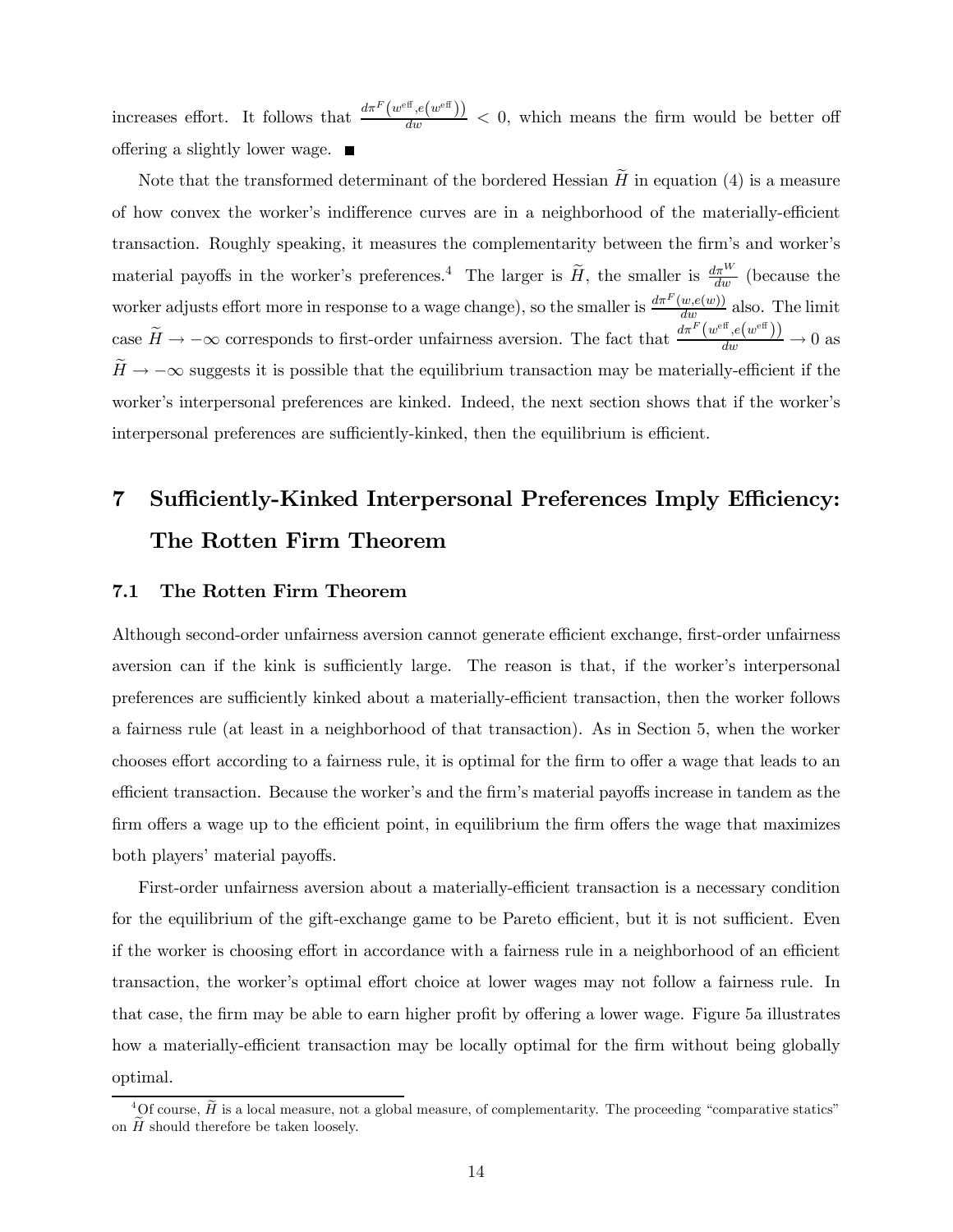A global condition that plays a role in ensuring that the equilibrium is efficient is that the firm's material payoff enters the worker's interpersonal preferences as a "normal good." This is the "normal good" assumption from standard consumer theory (defined for a jointly-monotonic, quasi-concave U): For any fixed "price"  $p > 0$  of the firm's material payoff in terms of the worker's material payoff,  $\pi^F(I;p)$  is strictly increasing in I, where  $\pi^F(I;p)$  is that value  $\widetilde{\pi}^F$  that solves  $\left(\widetilde{\pi}^W, \widetilde{\pi}^F\right) = \arg \max_{\left\{(\pi^W, \pi^F): \pi^W + p\pi^F \leq I\right\}} U\left(\pi^W, \pi^F\right)$ . The normal-good assumption is less natural here than in the consumer theory context because, in the gift-exchange game, the worker does not actually face tradeoffs that are linear in material payoffs. The assumption is perhaps best understood as a weak regularity condition on the utility function, a condition implied by stronger assumptions such as homotheticity (which holds with the piecewise-linear preferences considered later in this section).

With the assumption that  $\pi^F$  enters U as a normal good, it is possible to be precise about how kinked the worker's interpersonal preferences must be for the equilibrium to be efficient.

Theorem 2 (Rotten Firm Theorem) Suppose U is jointly-monotonic and weakly quasi-concave.

- 1. If the equilibrium transaction is materially-efficient, then the worker's interpersonal preferences are first-order unfairness averse about the equilibrium transaction.
- 2. Let  $(w^{eff}, e^{eff})$  be a materially-efficient transaction with associated material payoffs  $(\pi^{W*}, \pi^{F*})$ , and let  $(\widehat{w}, \widehat{e})$  be the transaction such that  $\pi^F(\widehat{w}, \widehat{e}) = \pi^{F*}$  and  $U(\pi^W(\widehat{w}, \widehat{e}), \pi^F(\widehat{w}, \widehat{e})) = \overline{U}$ . If  $\pi^F$  enters U as a normal good, and if the worker's interpersonal preferences are sufficientlykinked in the sense that

$$
\frac{\lim_{\pi^W\downarrow \pi^{W*}} \partial U\left(\pi^W, \pi^{F*}\right)/\partial \pi^W}{\lim_{\pi^F\uparrow \pi^{F*}} \partial U\left(\pi^{W*}, \pi^F\right)/\partial \pi^F} \le \frac{1}{c'\left(\widehat{e}\right)} < \frac{1}{c'\left(e^{ef\overline{f}}\right)} \le \frac{\lim_{\pi^W\uparrow \pi^{W*}} \partial U\left(\pi^W, \pi^{F*}\right)/\partial \pi^W}{\lim_{\pi^F\downarrow \pi^{F*}} \partial U\left(\pi^{W*}, \pi^F\right)/\partial \pi^F},
$$

then  $(w^{eff}, e^{eff})$  is the equilibrium transaction, and it is Pareto efficient.

The Rotten Firm theorem shows that a concern for fairness generates efficient exchange only if the interpersonal preferences are sufficiently kinked that the worker follows a fairness rule in a neighborhood of a materially-efficient transaction. Figure 5b illustrates the result.

It is important to recognize that equilibrium efficiency is not a consequence of the worker caring directly about material efficiency. Rather, equilibrium efficiency emerges from the firm's optimal reaction to the worker's fairness-rule behavior. At any other wage offer, the resulting wage-effort pair would be inefficient.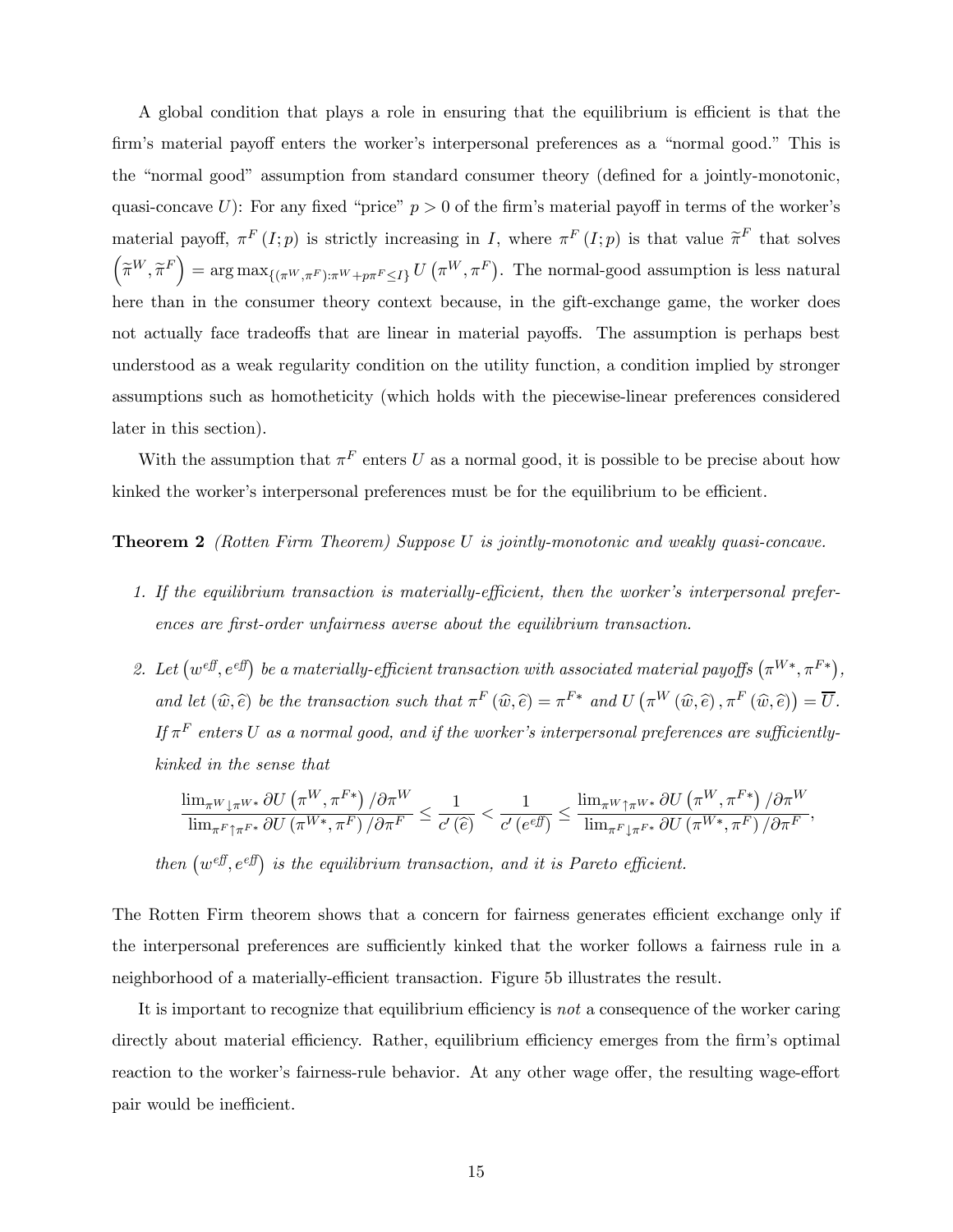Contrast the Rotten Firm theorem equilibrium with the equilibrium that would occur if enforceable contracts were available. If the firm could make a take-it-or-leave-it offer to the worker, the firm would offer the materially-efficient transaction that gives the worker exactly his outside option level of utility  $\overline{U}$  (see Figure 5b). If the worker could make a take-it-or-leave-it offer to the firm, the worker would offer his favorite materially-efficient transaction – which is exactly the equilibrium in Theorem 2. More generally, if the worker and the firm each have some bargaining power, the Coase theorem implies that the equilibrium with enforceable contracts will be materially-efficient and give the worker an intermediate level of utility. Hence in terms of efficiency Theorem 2 implies that strong enough first-order unfairness aversion can fully substitute for the availability of binding contracts. However, the firm would prefer the equilibrium with enforceable contracts because relying on fairness requires sharing more of the gains from trade with the worker.

### 7.2 Example: Piece-Wise Linear Preferences

In this subsection, I solve for the equilibrium of the gift-exchange game using a general piece-linear specification of interpersonal preferences. This example is of special interest for several reasons. For one thing, the parameters are psychologically-interpretable, which helps develop intuition for what the kink means. Moreover, the specification embeds important leading models of fairness preferences as special cases. As a result, the preferences can be calibrated based on existing parameter estimates from laboratory data, which allows for a judgment of whether "sufficiently-kinked" is extreme or is instead an empirically-plausible preference.

Specifically, suppose the worker's preferences take the form

$$
U\left(\pi^{W}, \pi^{F}\right) = \pi^{W} + f\left(\pi^{W}, \pi^{F}\right) + \gamma \pi^{F},\tag{5}
$$

where the "fairness function"  $f$  is given by

$$
f\left(\pi^{W}, \pi^{F}\right) = -\alpha \max\left\{\pi^{F} - \pi^{W}, 0\right\} - \beta \max\left\{\pi^{W} - \pi^{F}, 0\right\}.
$$
 (6)

The fairness function represents the purely fair-minded component of interpersonal preferences, adherence to an equal-split fairness rule. The fairness function takes a maximum value of zero when  $\pi^{W} = \pi^{F}$ . A transaction that gives equal material payoffs is called a **fair transaction**.

The three preference parameters have a straightforward interpretation.<sup>5</sup> The first term of  $(6)$ , parameterized by  $\alpha \geq 0$ , captures aversion to disadvantageous unfairness for the worker: it

 $5$ Although it would be possible to parameterize utility function (5) more parsimoniously, with two parameters rather than three, the interpretation would be less clear.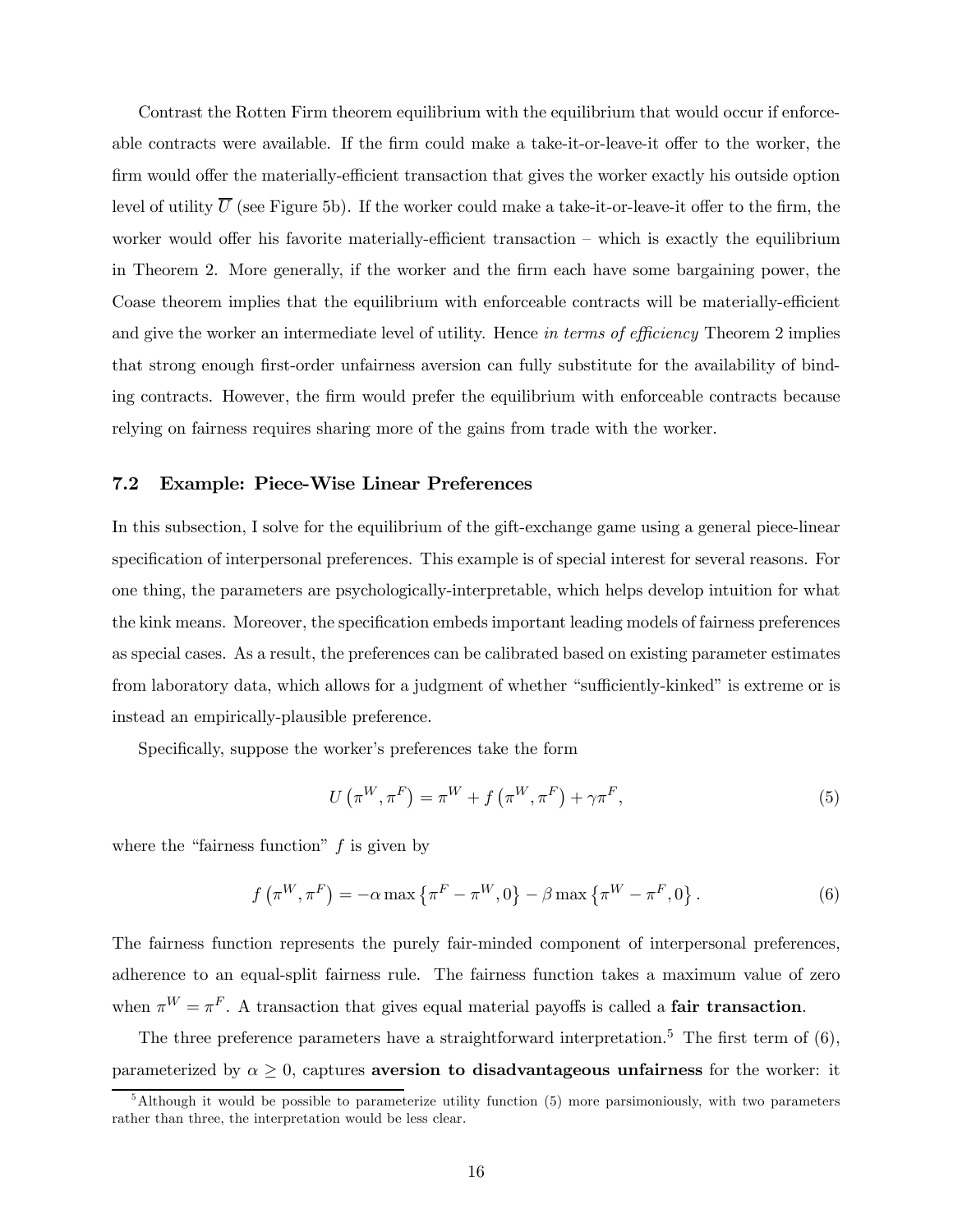is unfair when the firm's material payoff exceeds the worker's. It is also unfair when the worker's material payoff exceeds the firm's. The second term captures this **aversion to advantageous unfairness** for the worker, parameterized by  $\beta \geq 0$ . Altruism is parameterized by  $0 \leq \gamma \leq 1$ . As special cases, the utility function (5) embeds inequity-aversion (Fehr & Schmidt 1999) as well as "Rawlsian" fairness preferences, which have been advocated as a good descriptive model of laboratory behavior by several authors (Charness & Rabin 2002, Engelmann & Strobel 2004).<sup>6</sup>

### 7.2.1 Worker's effort choice

In describing how the worker's actual choice of effort depends on the wage, it is useful first to consider the "fair" choice of effort:

$$
e^{\text{fair}}(w) \equiv \arg\max_{e} f\left(\pi^W(w, e), \pi^F(w, e)\right).
$$

The fair choice of effort  $e^{i\text{air}}(w)$  satisfies the equal-split fairness rule

$$
\pi^{W}\left(w, e^{\text{fair}}\right) = \pi^{F}\left(w, e^{\text{fair}}\right),\tag{7}
$$

equating the worker's material payoff with the firm's material payoff. It follows that  $\frac{de^{fair}(w)}{dw} > 0$ . The fair effort level is strictly increasing in the wage because, all else equal, an increase in the wage reduces the firm's material payoff and raises the worker's. Maintaining equal material payoffs requires that the worker make a transfer back to the firm by increasing effort.

In choosing how much effort to exert, the worker takes into account his own material payoff, his concern for a fair transaction, and his altruism:

$$
e(w) \equiv \arg\max_{e} \pi^{W}(w, e) + f\left(\pi^{W}(w, e), \pi^{F}(w, e)\right) + \gamma \pi^{F}(w, e).
$$
 (8)

The worker's most-preferred choice of effort turns out to be equal to the most fair level of effort, above some reciprocity lower bound  $\underline{e}$  and up to some reciprocity upper bound  $\overline{e}$ . That is, the worker fairly reciprocates a higher wage with higher effort, except that the worker never works harder than  $\bar{e}$ . Moreover, even if the firm offers a very low wage, the worker will never exert less effort than e.

<sup>6</sup> If  $\gamma = 0$ , then the preferences are inequity-averse. If  $\alpha = 0$ , then utility function (5) can be written as

 $U\left(\pi^{W},\pi^{F}\right)=\pi^{W}+\beta\min\left\{ \pi^{W},\pi^{F}\right\} +\left(\gamma-\beta\right)\pi^{F}.$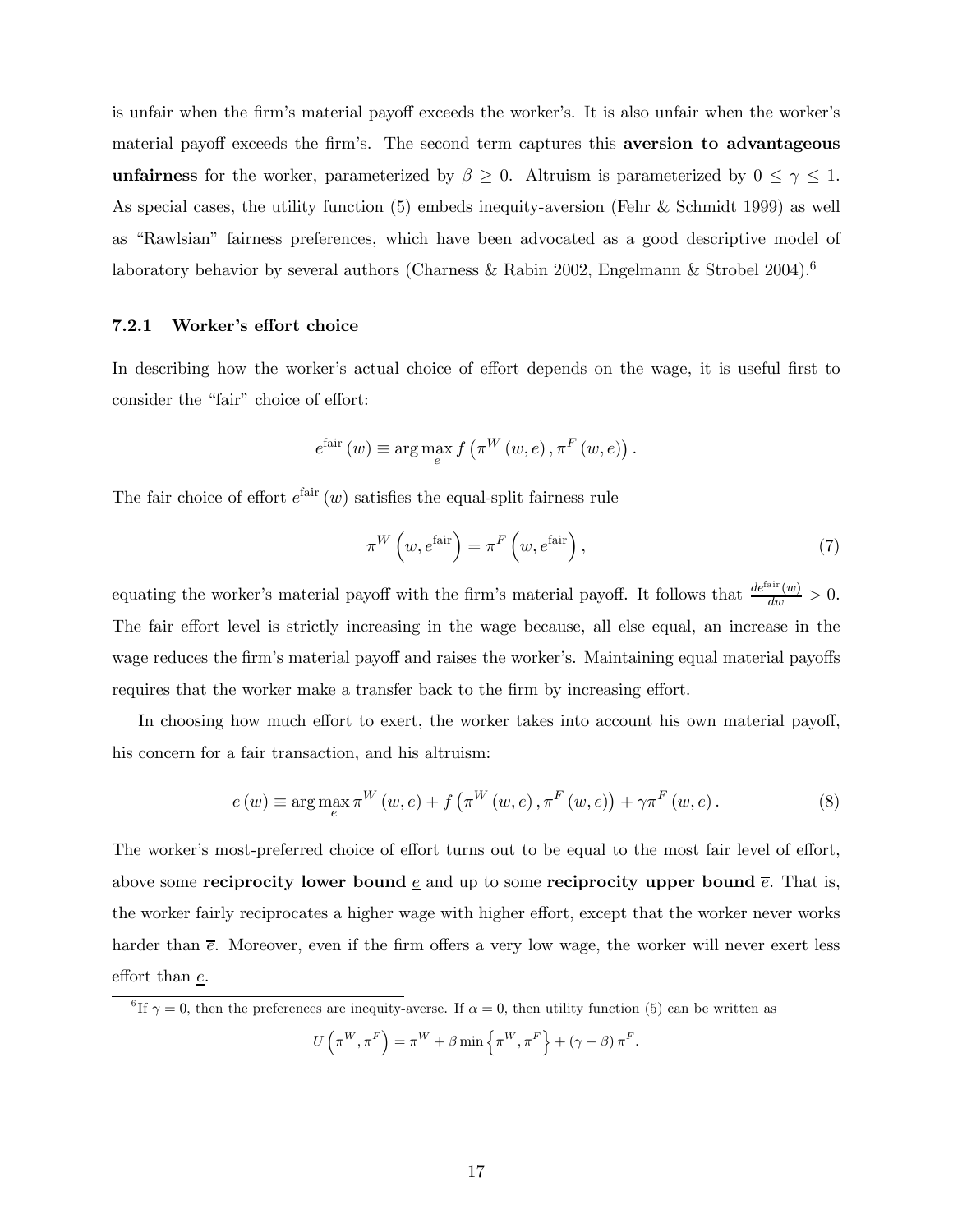Lemma 1 Suppose the worker has piece-wise linear interpersonal preferences (5). There are some *reciprocity upper bound*  $\overline{e}(\beta, \gamma)$  and lower bound  $\underline{e}(\alpha, \gamma)$  such that

$$
e(w) = \begin{cases} \overline{e} & \text{if } w > \overline{w} \\ e^{fair}(w) & \text{if } \underline{w} \le w \le \overline{w} \\ \underline{e} & \text{if } w < \underline{w} \end{cases}
$$

where  $\overline{w} \equiv (e^{fair})^{-1} (\overline{e})$  and  $\underline{w} \equiv (e^{fair})^{-1} (\underline{e})$ . Moreover,  $\overline{e}(\beta, \gamma)$  is increasing in  $\beta$  and  $\gamma$ , while  $\underline{e}(\alpha, \gamma)$  is decreasing in  $\alpha$  and increasing in  $\gamma$ .

**Proof.** Note that for a given w, the worker's utility function is concave in  $e$ . The worker's marginal utility gain from shirking on effort is the gain in his material payoff,  $c'(e)$ . The marginal utility cost,  $\beta(c'(e) + 1) + \gamma$ , is that the transaction becomes (advantageously) unfair and hurts the firm. The reciprocity upper bound is defined by  $c'(\overline{e}) = \beta (c'(\overline{e}) + 1) + \gamma$ . The worker's marginal utility gain from exerting extra effort is the altruism-weighted gain in the firm's material payoff,  $\gamma$ . The marginal utility cost,  $c'(e)+\alpha(1 + c'(e))$ , is that the transaction becomes (disadvantageously) unfair. The reciprocity lower bound is defined by  $\gamma = c'(\underline{e}) + \alpha (1 + c'(\underline{e}))$ . For wages between  $\underline{w}$  and  $\overline{w}$ , the marginal utility cost of deviating from the fair level of effort exceeds the marginal utility benefit. It is easy to check that  $\bar{e}(\beta, \gamma)$  is increasing in  $\beta$  and  $\gamma$ , while  $\underline{e}(\alpha, \gamma)$  is decreasing in  $\alpha$  and increasing in  $\gamma$ .

The greater is the worker's altruism  $\gamma$ , the higher will be both the reciprocity lower bound and upper bound. The reciprocity lower bound depends on the worker's aversion to disadvantageous unfairness  $\alpha$ , while the reciprocity upper bound depends on the worker's aversion to advantageous unfairness  $\beta$ .

For wages between w and  $\overline{w}$ , the worker behaves in accordance with the equal-split fairness rule,  $e^{fair}(w)$ . There is exactly one wage offer that induces a materially-efficient wage-effort pair. Call the wage  $w^{\text{eff}}$  and the corresponding effort  $e^{\text{eff}} = e^{\text{fair}} (w^{\text{eff}})$ .

### 7.2.2 Firm's optimal wage offer

If  $e^{\text{eff}}$  lies between the reciprocity lower bound and the reciprocity upper bound, then it is possible for the firm to induce  $e^{\text{eff}}$ . Doing so may be optimal, but there is another possibility. If the altruism parameter  $\gamma$  is large, the firm may instead earn higher profit from inducing the reciprocity lower bound  $\underline{e}$ . Since the firm can get the worker to exert  $\underline{e}$  for any wage smaller than  $\underline{w}$ , the firm would want to offer the lowest wage such that the worker still accepts employment. In this case of "too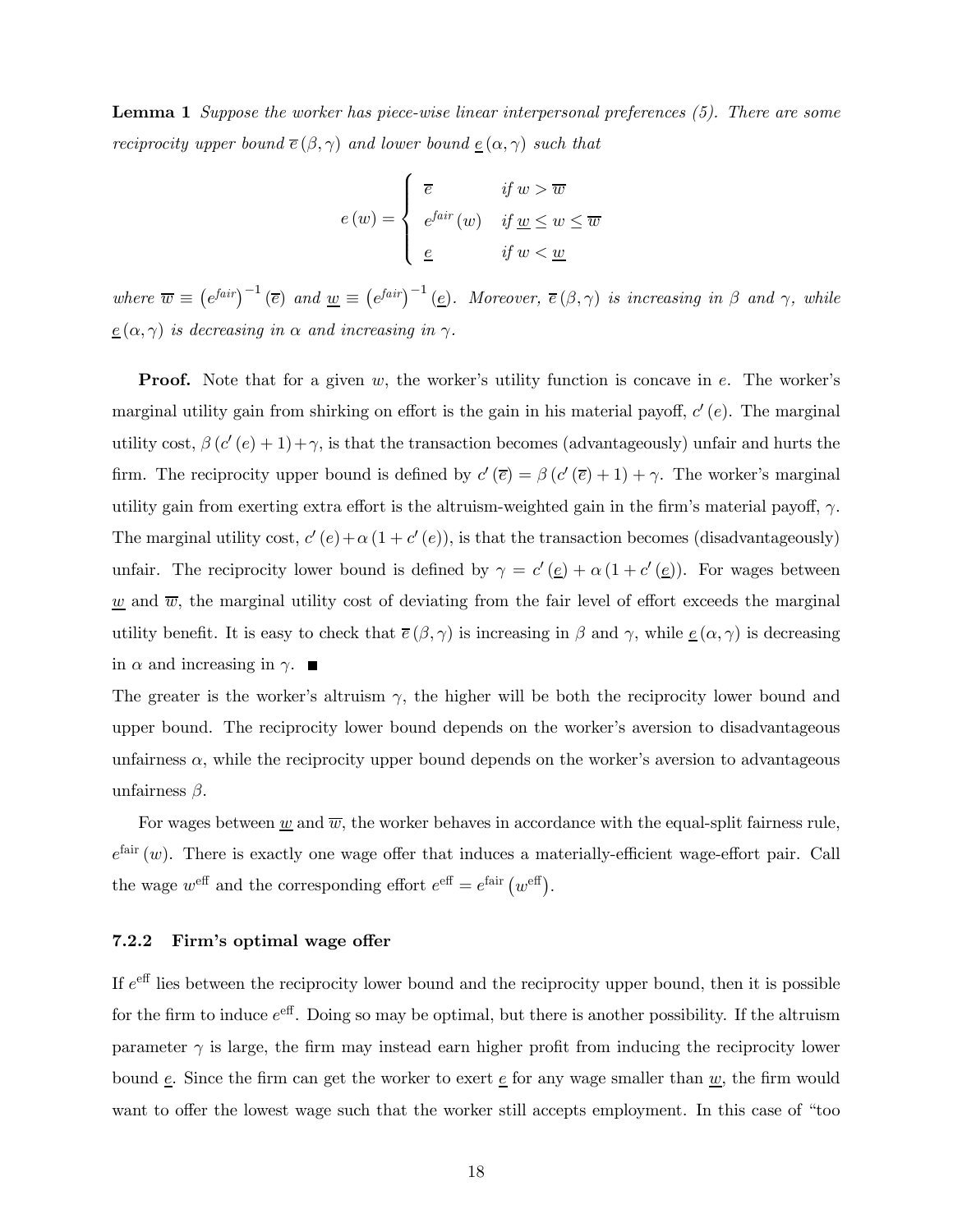much altruism," the worker earns exactly his outside option level of utility, and the equilibrium is not in general materially-efficient.

However, if the worker is sufficiently averse to both advantageous and disadvantageous unfairness, then the equilibrium is the Pareto efficient one.

Theorem 3 (Rotten Firm theorem for piece-wise linear interpersonal preferences) Suppose the worker has piece-wise linear interpersonal preferences (5). Fix  $\gamma$ ,  $v(\cdot)$ , and  $c(\cdot)$ . There exist  $\widehat{\alpha} < 1$ and  $\beta < 1$  such that if  $\alpha \geq \hat{\alpha}$  and  $\beta \geq \beta$ , then the equilibrium wage-effort pair is Pareto efficient.

**Proof.**  $e^{\text{fair}}(w) - w$  is strictly concave in w and maximized at wage  $w^{\text{eff}}$ . Define  $\hat{\beta} < 1$  by e µ  $\beta, \gamma$  $\Big) = e^{\text{eff}}$ . Define  $\widehat{\hat{\alpha}}'$  by  $\underline{e}$  $\Big($  $\widehat{\alpha}', \gamma$  =  $e^{\text{eff}}$ . We will need  $\alpha \geq \widehat{\alpha}'$  in order for  $e^{\text{eff}}$  to be a feasible effort level for the firm to induce. But we will also need that the firm earns greater profit from the fair and efficient transaction than from the lowest wage that induces  $\underline{e}$ . Define  $w^{\min}(\alpha)$  as the lowest wage such that  $U(w^{\min}, \underline{e}(\alpha, \gamma)) = \overline{U}$ . Since  $w^{\min}(\alpha)$  is increasing in  $\alpha$ , and  $\underline{e}(a, \gamma)$  is decreasing in  $\alpha$ , there is some  $\widehat{\alpha}''$  beyond which the firm's profit from the low wage,  $\underline{e}(\alpha, \gamma) - w^{\min}(\alpha)$ , is smaller than the firm's profit from the fair and efficient wage,  $e^{\text{eff}} - w^{\text{eff}}$ . Let  $\hat{\hat{\alpha}} = \max \{ \hat{\hat{\alpha}}', \hat{\hat{\alpha}}'' \}$ . If  $\alpha \geq \widehat{\alpha}$  and  $\beta \geq \widehat{\beta}$ , then the equilibrium transaction is  $(w^{\text{eff}}, e^{\text{eff}})$ .

It is important that the worker be sufficiently averse to advantageous unfairness so that he is not tempted to shirk at the equilibrium transaction. It is important that the worker be sufficiently averse to disadvantageous unfairness for two reasons: so that he is not tempted to exert too much effort (out of altruism) at the equilibrium transaction, and so that the firm is not tempted to exploit his altruism by offering a very low wage (as in Figure 5a).<sup>7</sup>

### 7.3 Calibrating the Theorem

The Rotten Firm theorem states that gift-exchange is efficient if the worker's interpersonal preferences are sufficiently-kinked. But how much is sufficiently? In real-world settings, for what proportion of individuals is it true that  $\alpha \geq \widehat{\alpha}$  and  $\beta \geq \beta$ ? Using existing parameter estimates, this subsection provides a very rough calibration of the piecewise-linear interpersonal preferences from the previous subsection.

<sup>&</sup>lt;sup>7</sup>Note that in the pure inequity-aversion model  $(\gamma = 0)$ ,  $\underline{e} = -\infty$ , so  $\hat{\hat{\alpha}} = \hat{\hat{\alpha}}'$  (the firm is never tempted to offer a wage that gives the worker exactly U). By contrast, if the worker's altruism  $\gamma$  is large relative to his aversion to disadvantageous unfairness  $\alpha$ , then the firm will exploit the worker's altruism by offering a low wage. The equilibrium will be generically inefficient, and the worker will earn utility  $\overline{U}$ . Since altruism toward the firm is equivalent to a direct concern for material efficiency, these results underscore the fact that the Rotten Firm theorem is not a consequence of the worker caring directly about material efficiency.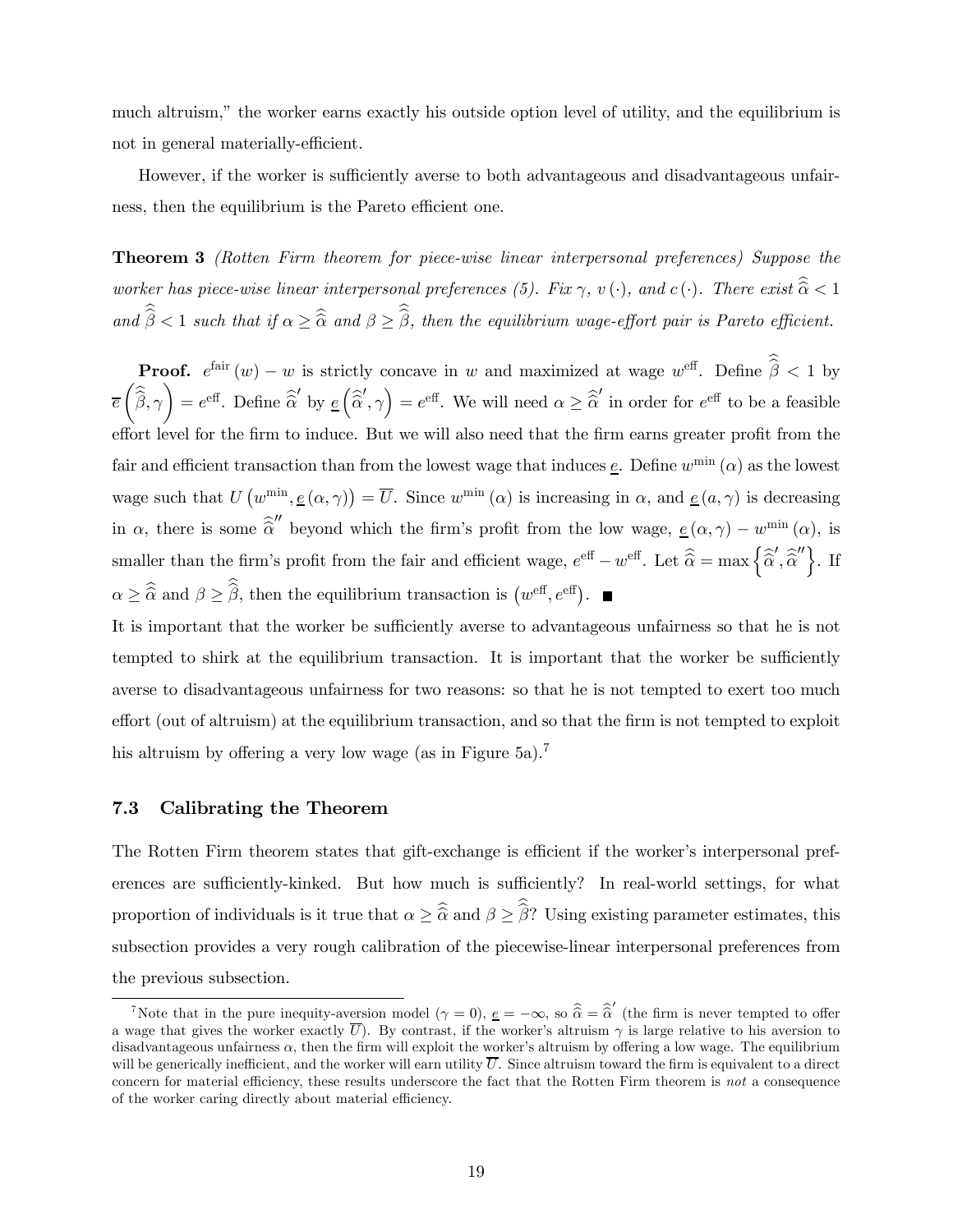In general, calibrating the model requires knowledge of the worker's cost-of-effort function  $c(\cdot)$ in addition to the interpersonal preference parameters  $\alpha$ ,  $\beta$ , and  $\gamma$ .<sup>8</sup> To eliminate the need to know  $c(\cdot)$ , I assume the worker's material payoff function is quasi-linear in money<sup>9</sup> (i.e.,  $v(w) = w$ ):

$$
\pi^{W}(w,e) = w - c(e).
$$

As a result,  $c'(e^{eff}) = 1$  at the efficient level of effort. Furthermore, since Fehr & Schmidt's (1999) model assumes that  $\gamma = 0$  and since Charness & Rabin (2002, Table VI, line 5) estimate that  $\gamma \approx 0$ , I will assume  $\gamma = 0$  for the purposes of this calculation.

Under these assumptions, the threshold level of aversion to disadvantageous inequality is  $\hat{\alpha} =$  $-\frac{1}{2}$ , and the threshold level of aversion to advantageous inequality is  $\hat{\beta} = \frac{1}{2}$ . Charness & Rabin (2002, Table VI, line 5) estimate the population average  $\alpha \approx 0$  and  $\beta \approx 0.4$  (both with standard errors around 0.02). Although these estimates imply that  $\beta < \frac{1}{2}$  on average, they are consistent with  $\beta \geq \frac{1}{2}$  for a sizeable minority of the population since there is substantial behavioral heterogeneity.

Based on a different set of experiments, Fehr & Schmidt (1999, Table III and p.864) assume that  $\alpha \geq 0$  and estimate  $\beta$ . As a rough calibration to fit behavior in a wide variety of experimental games, they argue that

$$
\beta = \begin{cases}\n0 & \text{for about 30\% of individuals} \\
0.25 & \text{for about 30\% of individuals} \\
0.6 & \text{for about 40\% of individuals}\n\end{cases}
$$

These estimates suggest that  $\beta \geq \frac{1}{2}$  for about 40% of the subject population. However, it is important to keep in mind that this calculation is extremely rough.<sup>10</sup>

### 7.4 Interpreting the Rotten Firm Theorem

On one view, the Rotten Firm theorem demonstrates that a concern for fairness can fully substitute for the availability of binding contracts. The reasonableness of that view depends on whether people actually have sufficiently-kinked interpersonal preferences. The calibration in the last subsection suggests that if people have kinked preferences, those preferences are sufficiently-kinked for a substantial minority of individuals.<sup>11</sup> But do individuals actually have kinked interpersonal

$$
{}^{8}\text{In particular, }\widehat{\widehat{\alpha}}' = \frac{\gamma - c'(e^{ef})}{1 + c'(e^{ef})} \text{ and } \widehat{\widehat{\beta}} = \frac{c'(e^{ef}) - \gamma}{c'(e^{ef}) + 1}.
$$

<sup>&</sup>lt;sup>9</sup>The exact same calibration would follow if I assumed instead that the worker's material payoff function were quasi-linear in effort:  $c(e) = e$ , which would also imply  $c'(e^{e f}) = 1$ .

 $10$  For example, see Shaked (2005).

 $11$  Of course, that conclusion depends on the assumption (maintained throughout) that the worker's interpersonal preferences are common knowledge, an assumption whose reasonableness depends on context. Weakening that assumption in the formal analysis would require additional structure on the preferences to allow for interpersonal preferences under uncertainty.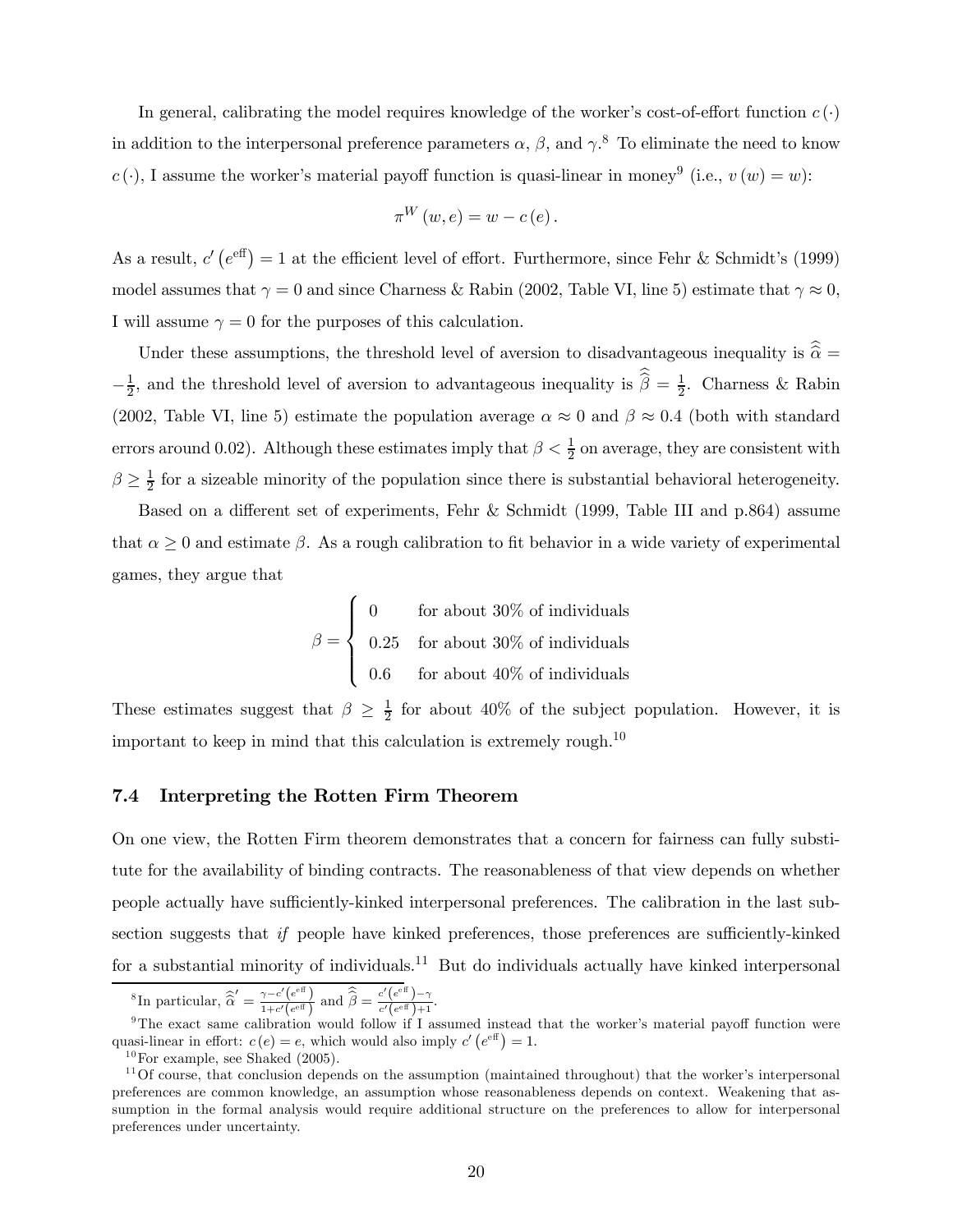preferences?

In laboratory settings where it is clear how to split the surplus equally, many individuals choose to do so (Fehr & Schmidt 1999, Charness & Rabin 2002), consistent with interpersonal preferences that are kinked around an "equal-split fairness rule." However, fairness-rule behavior may be less common in field settings than in the laboratory because the relevant fairness rule may be less clear. Even if a worker's preferences exhibit first-order unfairness aversion, uncertainty about the firm's profit function may smooth out the kinks. In those cases, the results in this paper imply that a concern for fairness cannot generate fully efficient exchange.

On the other hand, market wage and effort levels, other workers' terms of employment, and prior experience may set reference points for what is fair (Kahneman, Knetsch, & Thaler 1986). Similarly, a contract (even if unenforceable) may play an important role in setting expectations about what is fair (Hart & Moore 2006). Although not explicitly modeled in this paper, such reference points probably underlie fairness rules in many real-world settings. Hence the extent to which fairness preferences enable efficient exchange may depend on the salience of a relevant fairness rule.

## 8 Relationship Between the Rotten Firm and the Rotten Kid Theorems

The Rotten Kid theorem gives conditions under which one player's altruistic interpersonal preferences leads to an efficient equilibrium outcome. There are many parallels between the Rotten Kid setup and the Rotten Firm setup. In both cases, the first-mover can take an action that helps the second-mover at a cost to himself. The second-mover can then transfer resources back to the first-mover. The first-mover is purely selfish, while the second-mover has preferences that depend on both her own payoff and the first-mover's. However, there are also important differences between the Rotten Kid theorem and the Rotten Firm theorem. The Rotten Firm theorem requires sufficiently-kinked interpersonal preferences, while the Rotten Kid theorem relies on material payoff functions that are quasi-linear in effort:

**Theorem 4** Suppose U is jointly-monotonic and weakly quasi-concave, and suppose  $\pi^F$  enters U as a normal good. Let  $(w^{eff}, e^{eff})$  be a materially-efficient transaction with associated material payoffs  $(\pi^{W*}, \pi^{F*})$ , and let  $(\widehat{w}, \widehat{e})$  be the transaction such that  $\pi^F(\widehat{w}, \widehat{e}) = \pi^{F*}$  and  $U(\pi^W(\widehat{w}, \widehat{e}), \pi^F(\widehat{w}, \widehat{e})) =$  $\overline{U}$ .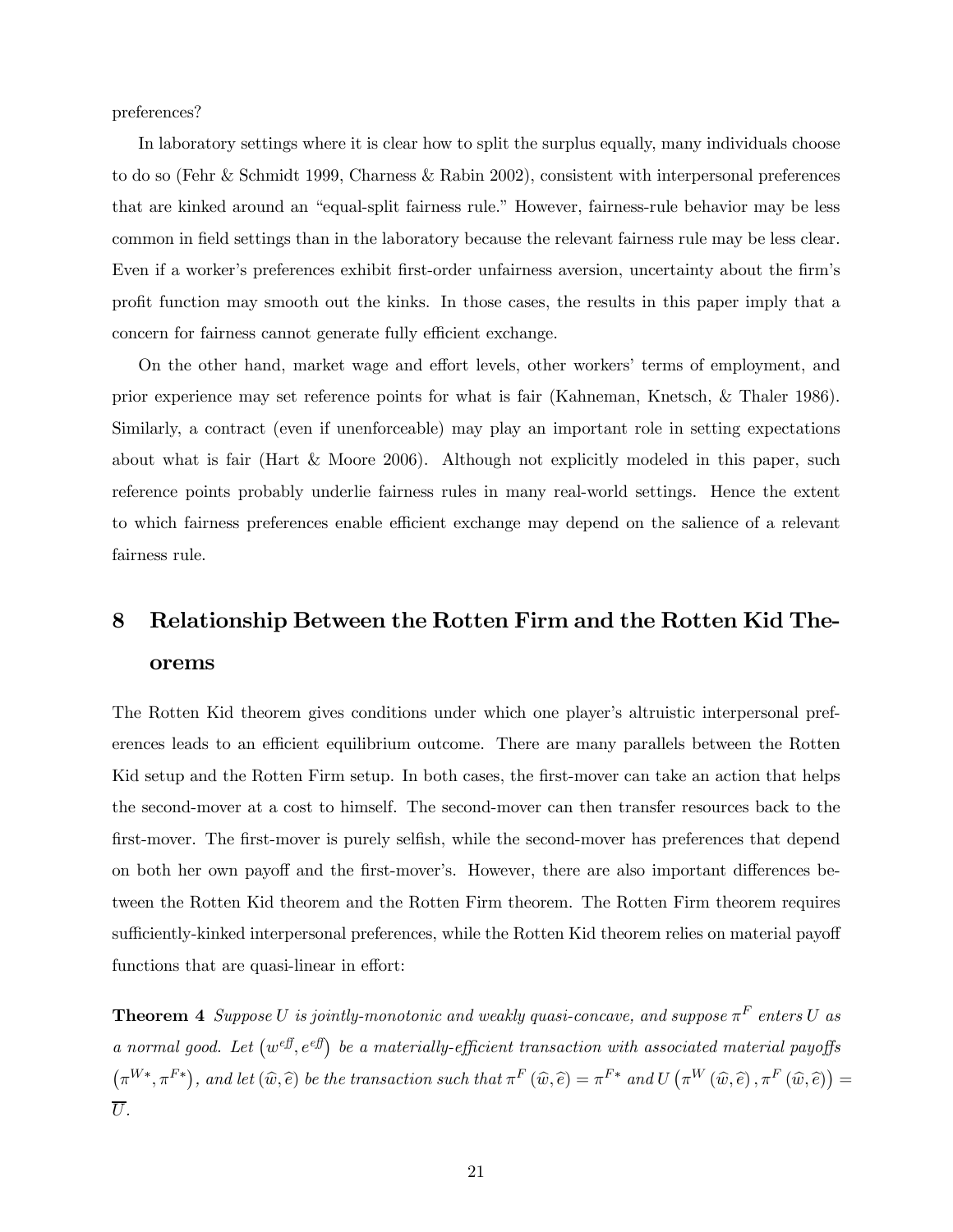- 1. (Rotten Kid Theorem) If the material payoff functions are quasi-linear in effort (i.e.,  $c(e) = e$ , contrary to the maintained assumption that  $c(\cdot)$  is convex) then the equilibrium transaction is Pareto efficient.
- 2. (Rotten Firm Theorem) If the worker's interpersonal preferences are sufficiently-kinked in the sense that

$$
\frac{\lim_{\pi^{W}\downarrow\pi^{W*}}\partial U\left(\pi^{W},\pi^{F*}\right)/\partial\pi^{W}}{\lim_{\pi^{F}\uparrow\pi^{F*}}\partial U\left(\pi^{W*},\pi^{F}\right)/\partial\pi^{F}} \leq \frac{1}{c'\left(\widehat{e}\right)} < \frac{1}{c'\left(e^{ef}\right)} \leq \frac{\lim_{\pi^{W}\uparrow\pi^{W*}}\partial U\left(\pi^{W},\pi^{F*}\right)/\partial\pi^{W}}{\lim_{\pi^{F}\downarrow\pi^{F*}}\partial U\left(\pi^{W*},\pi^{F}\right)/\partial\pi^{F}},
$$

then  $(w^{eff}, e^{eff})$  is the equilibrium transaction, and it is Pareto efficient.

**Proof.** Part 2 is Theorem 2, so we prove Part 1. Since  $c(e) = e$ , the set of materially-efficient transactions is given by all  $(w^{\text{eff}}, e^{\text{eff}})$  satisfying  $v'(w^{\text{eff}}) = 1$ . Given wage offer w, the worker's optimal effort choice maximizes  $U(\pi^W, \pi^F)$  subject to  $\pi^W + \pi^F = v(w) - w$ . Because  $\pi^F$  enters U as a normal good, we know that the value  $\widetilde{\pi}^F$  that solves  $(\widetilde{\pi}^W, \widetilde{\pi}^F) = \arg \max_{\{(\pi^W, \pi^F): \pi^W + \pi^F \leq v(w) - w\}} U(\pi^W, \pi^F)$ is strictly increasing in  $v(w)-w$ . Hence the firm's optimal wage offer is  $w^{\text{eff}}$ , and the resulting equilibrium transaction is the worker's favorite materially-efficient transaction (hence Pareto efficient).

 $\blacksquare$ 

To understand the Rotten Kid theorem, notice that if the material payoff functions are quasilinear in effort, then the efficiency of a transaction is entirely determined by the level of the wage (the level of effort merely redistributes material payoff). Because  $\pi^F$  enters U as a normal good, the worker will choose effort such that both  $\pi^F$  and  $\pi^W$  are increasing in the total surplus to be divided. That is, just as in the Rotten Firm theorem, the worker chooses effort according to a fairness rule. As a result, it is in the firm's best interest to offer a wage that leads to a materially-efficient outcome. Figure 6 illustrates the Rotten Kid theorem.

Until now, the Rotten Kid theorem has been ruled out because of the assumption that  $c(\cdot)$  is convex. If  $c(\cdot)$  is convex and U is smooth, the analysis in Section 6 showed that the equilibrium is bounded away from efficiency.

Although both the Rotten Firm theorem and the Rotten Kid theorem provide possible reasons for gift-exchange to be efficient, the Rotten Kid theorem is less applicable in situations of exchange. The assumption that the material payoff functions are quasi-linear in *effort* is necessary for the Rotten Kid theorem but unrealistic in many cases. That assumption makes material payoffs "transferable," which Bergstrom (1989) has shown is a key assumption underlying the Rotten Kid theorem and its extensions. In the classic Rotten Kid setup, there is a single good (money), ensuring that material payoffs are transferable. As in Bergstrom's (1989) counterexamples, the existence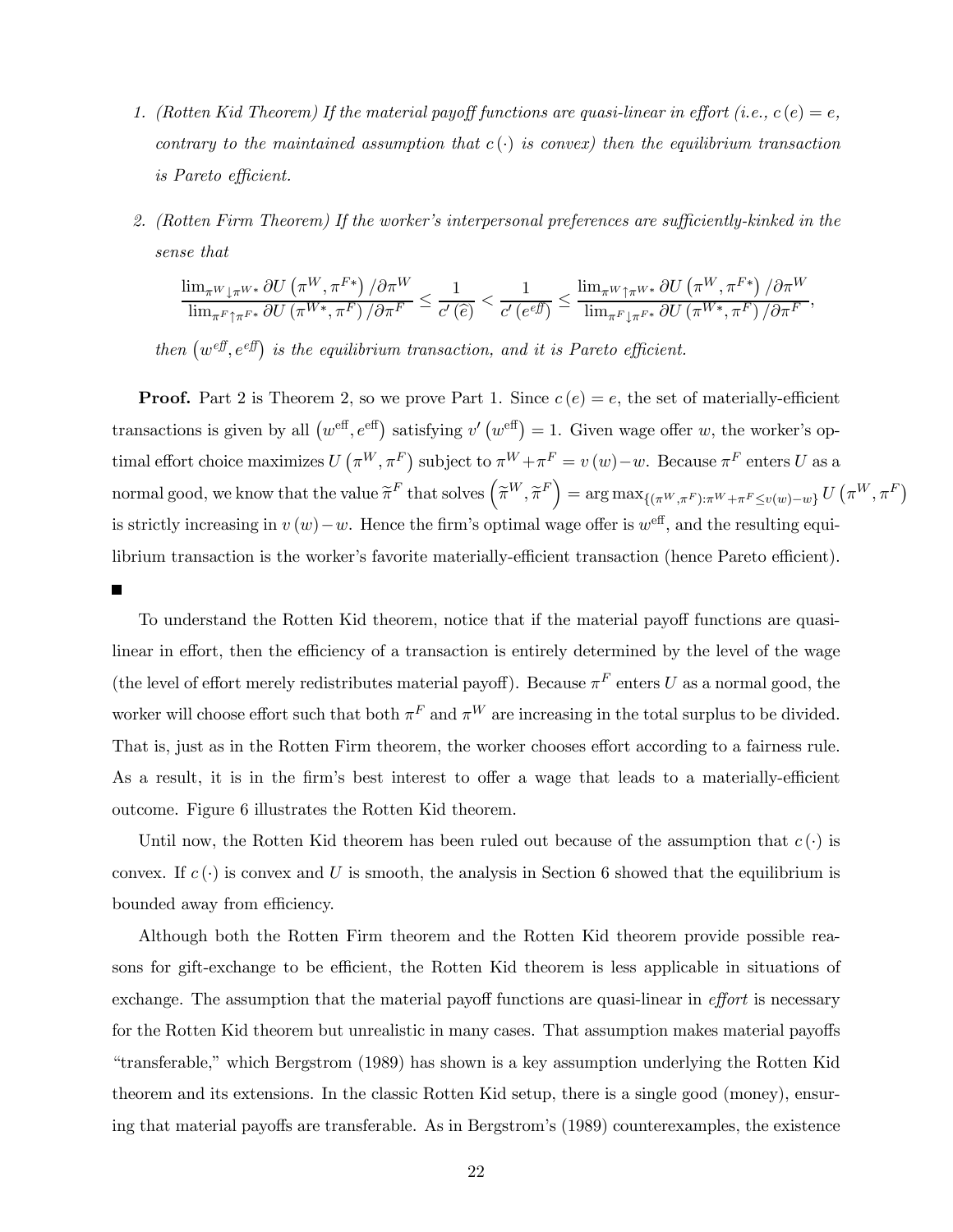of a second commodity (in this case, effort) generally introduces a failure of the transferability assumption, unless the material payoff functions are quasi-linear in that commodity. Since trade almost always involves at least two commodities, the Rotten Kid theorem will not typically apply in settings of exchange. By contrast, the Rotten Firm theorem does not depend on quasi-linearity in either wage or effort.

More generally, the Rotten Firm theorem and the Rotten Kid theorem represent the *only* two scenarios where the equilibrium of the gift-exchange game could potentially be Pareto efficient. To see this, recall from the proof of Theorem 1 in Section 6 that in order for  $\frac{d\pi^F(w,e(w))}{dw} = 0$  at a Pareto efficient transaction, it is necessary that  $\frac{d\pi^W}{dw} = \frac{v'}{1-\frac{\tilde{H}}{c''}}$ = 0 at that transaction. There are only two ways for this to be true. Either  $c'' = 0$ , which corresponds to the Rotten Kid theorem, or  $\widetilde{H} \to -\infty$ , which corresponds to the Rotten Firm theorem.

## 9 Conclusions

This paper has analyzed the extent to which interpersonal preferences can generate efficient exchange in the simplest possible gift-exchange setting. If the worker chooses effort in accordance with a "fairness rule," then it is in the firm's interest to offer a wage that induces efficient effort. The results extend straightforwardly to a firm that employs multiple workers, as long as each worker is concerned about the fairness of his bilateral transaction with the firm. The fact that a preference for fair transactions promotes efficient exchange might explain why it evolved biologically or culturally.

The extent to which individuals in real-world markets behave according to a fairness rule may depend on whether there is a salient terms of trade that is considered fair. Kahneman, Knetsch, & Thaler (1986) have argued that transactions, precedents, norms, and contracts (perhaps informal and even legally unenforceable) likely play a key role in making clear what is fair (Kahneman, Knetsch, & Thaler 1986). The farmers who leave fresh produce on a table by the road post a price they expect to receive (Dawes & Thaler 1988), as does the "Bagel Guy" (Dubner & Levitt 2004). Tipping norms determine the appropriate tip for typical service quality (Conlin, Lynn, & O'Donoghue 2003). Hart & Moore (2006) argue that the most important role of a contract may be in setting a reference point for what is fair. Being explicit about these benchmarks for what is fair requires introducing reference points into the model of fairness preferences.

Incorporating reference points is also important for extending the model to richer and more realistic environments. First, when there are multiple workers employed by a firm, field evidence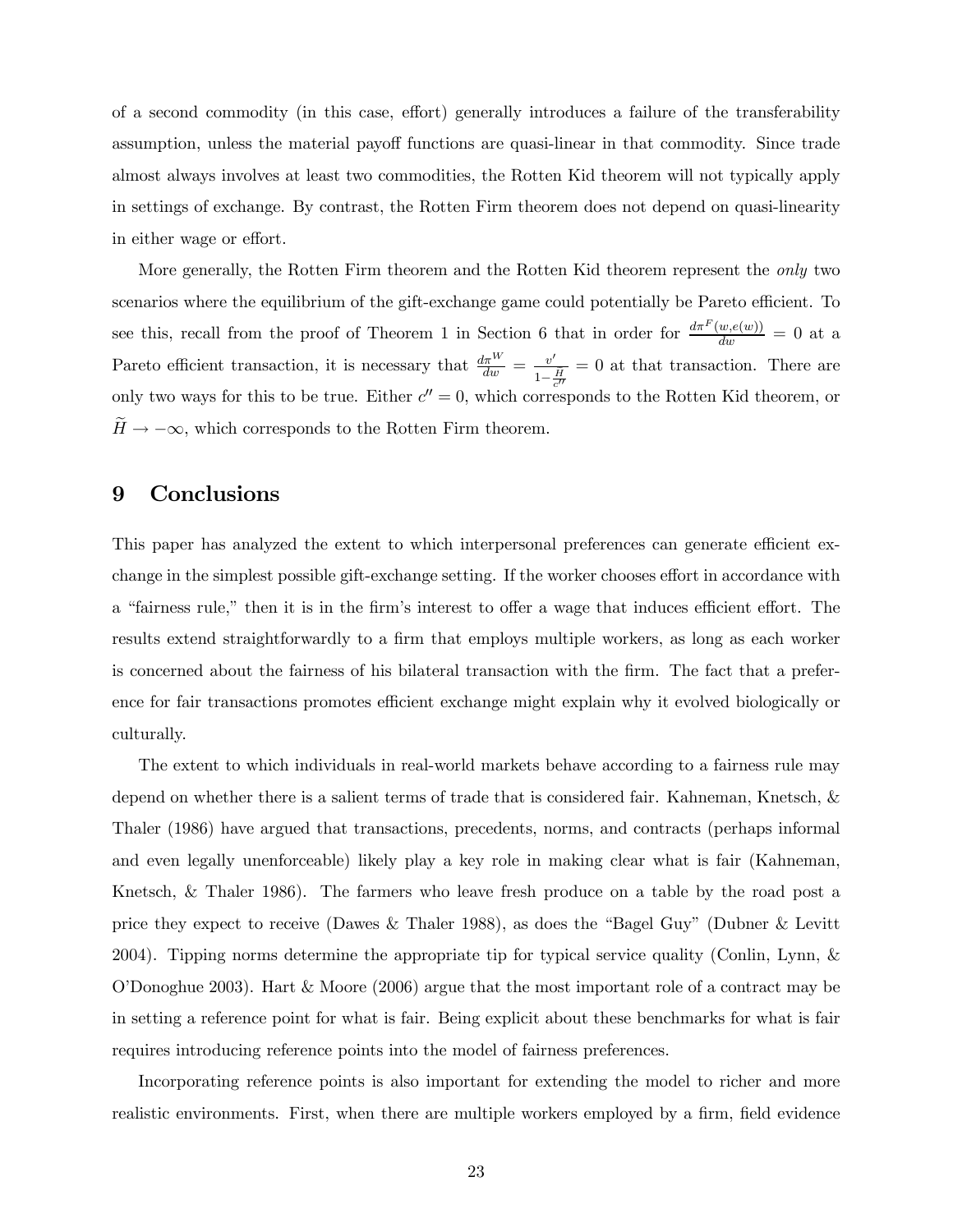suggests that, in judging the fairness of their transactions with the firm, workers compare their own pay and required effort with the pay and required effort of other workers (e.g., Bewley 1999). Second, I have analyzed a firm and worker in isolation, but what happens in labor market equilibrium? The market wage often serves as a point of reference for a worker when he judges whether his own wage is fair (Kahneman, Knetsch, & Thaler 1986). Third, I have assumed that only employees have a preference for fair transactions, but what about firms? The overall pull toward fair outcomes would be even stronger if employers also had a preference for fairness, as long as the worker and firm share the same benchmark for what is "fair." On the other hand, if the players have self-serving judgments about which reference point is relevant, then this disagreement can cause a breakdown of negotiations (Babcock & Loewenstein 1997).

This paper has shown that a sufficiently strong concern for fairness of the appropriate kind enables the full realization of gains from trade. Of course, the firm would prefer an enforceable contract because relying on fairness requires sharing the gains from trade. However, it appears that under some circumstances fairness preferences can sustain efficient exchange even in settings where contracts would be costly to write or to enforce.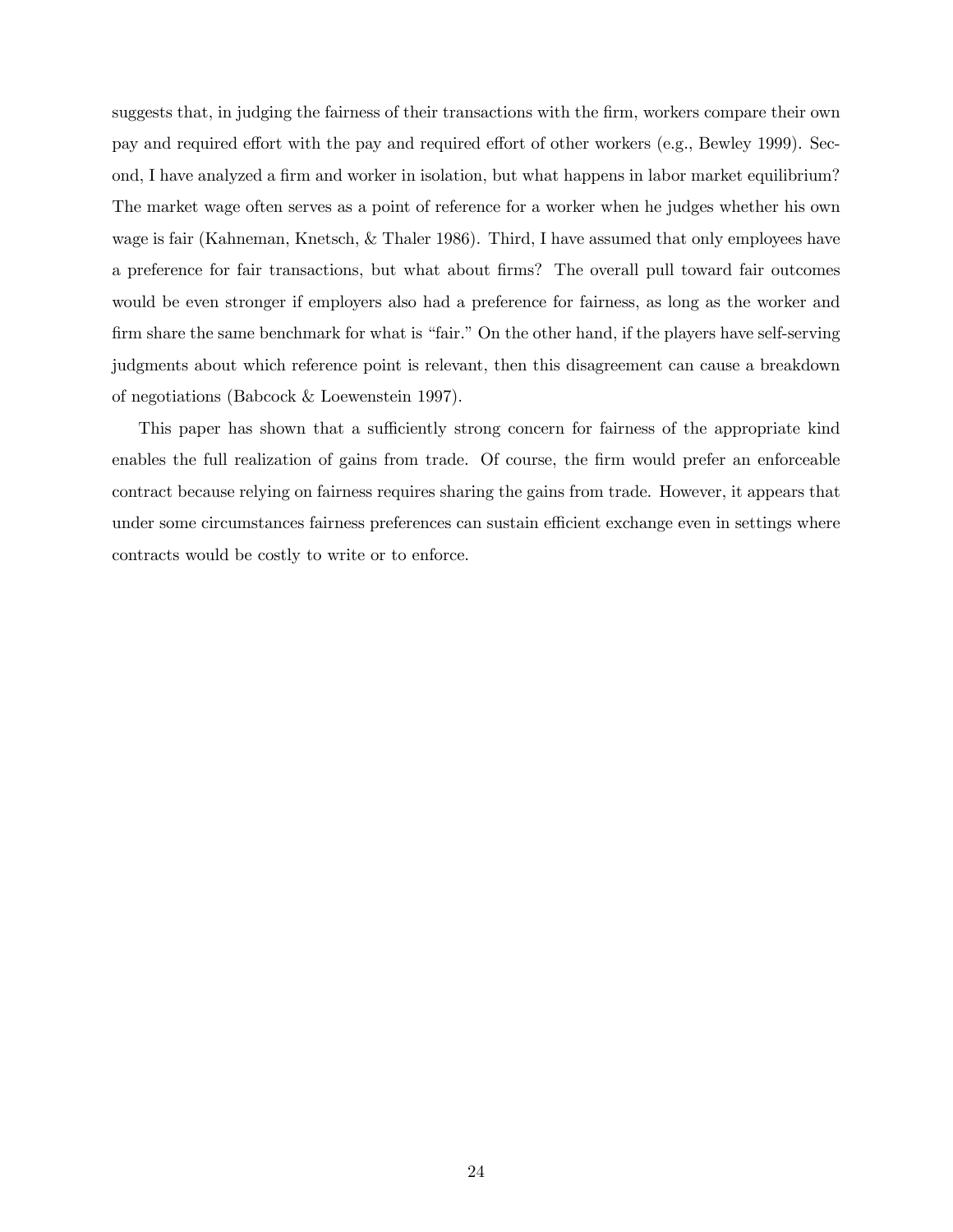## References

- [1] George A. Akerlof. Labor contracts as partial gift exchange. Quarterly Journal of Economics, 97(4):543—569, November 1982.
- [2] George A. Akerlof and Janet L. Yellen. The fair wage-effort hypothesis and unemployment. Quarterly Journal of Economics, 105(2):255—283, May 1990.
- [3] James Andreoni and John Miller. Giving according to garp: An experimental test of the consistency of preferences for altruism. Econometrica, 70(2):737—753, March 2002.
- [4] Linda Babcock and George Loewenstein. Explaining bargaining impasse: The role of selfserving biases. Journal of Economic Perspectives, 11(1):109—126, 1997.
- [5] Robert J. Barro. Are government bonds net worth? Journal of Political Economy, 82(6):1095— 1117, 1974.
- [6] Pierpaolo Battigalli and Martin Dufwenberg. Dynamic psychological games. September 21 2005. University of Arizona Working Paper.
- [7] Max H. Bazerman, George F. Loewenstein, and Sally Blount White. Reversals of preference in allocation decisions: Judging an alternative versus choosing among alternatives. Administrative Science Quarterly, 37(2):220—240, June 1992.
- [8] Gary S. Becker. A theory of social interactions. Journal of Political Economy, 82(6):1063—93, November/December 1974.
- [9] Theodore C. Bergstrom. A fresh look at the rotten kid theorem and other household mysteries. Journal of Political Economy, 97(5):1138—59, 1989.
- [10] Truman F. Bewley. Why Wages Don't Fall During a Recession. Harvard University Press, Cambridge, MA, 1999.
- [11] Gary E. Bolton and Axel Ockenfels. Erc: A theory of equity, reciprocity, and competition. American Economic Review, 90(1):166—193, March 2000.
- [12] Clive Bull. The existence of self-enforcing implicit contracts. Quarterly Journal of Economics, 102(1):147—160, February 1987.
- [13] Colin F. Camerer. Behavioral Game Theory. Princeton University Press, Princeton, NJ, 2003.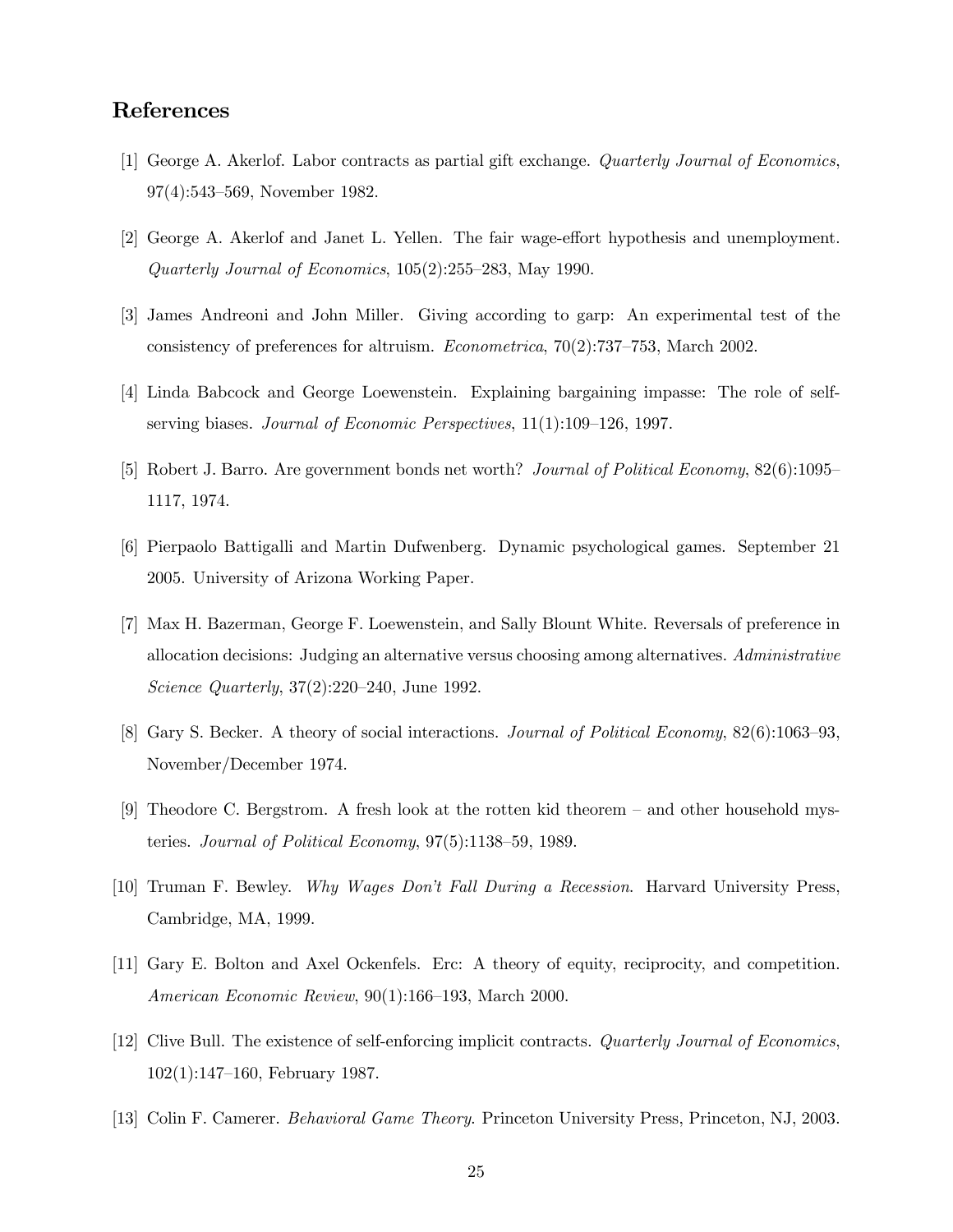- [14] Gary Charness and Matthew Rabin. Understanding social preferences with simple tests. Quarterly Journal of Economics, 117(3):817—869, August 2002.
- [15] Ronald H. Coase. The problem of social cost. Journal of Law and Economics, 3:1—44, 1960.
- [16] Michael Conlin, Michael Lynn, and Ted O'Donoghue. The norm of restaurant tipping. Journal of Economic Behavior and Organization, 52:297—321, 2003.
- [17] James C. Cox, Daniel Friedman, and Vjollca Sadiraj. Revealed altruism. University of Arizona Working Paper, November 2005.
- [18] Robyn M. Dawes and Richard H. Thaler. Cooperation. Journal of Economic Perspectives, 2(3):187—197, 1988.
- [19] Stephen J. Dubner and Steven D. Levitt. What the bagel man saw. New York Times Magazine, June 6 2004.
- [20] Dirk Engelmann and Martin Strobel. Inequality aversion, efficiency, and maximin preferences in simple distribution experiments. American Economic Review, 94(4):857—869, September 2004.
- [21] Ernst Fehr, Alexander Klein, and Klaus M. Schmidt. Fairness and contract design. Econometrica, Forthcoming, 2006.
- [22] Ernst Fehr and Klaus M. Schmidt. A theory of fairness, competition, and cooperation. Quarterly Journal of Economics, 114(3):817—868, August 1999.
- [23] Ray Fisman, Shachar Kariv, and Daniel Markovits. Pareto-damaging behaviors. UC Berkeley mimeo, 2005.
- [24] Robert Fortsythe, Joel L. Horowitz, and N.E. Savin. Fairness in simple bargaining experiments. Games and Economic Behavior, 6:347—69, 1994.
- [25] Uri Gneezy and John List. Putting behavioral economics to work: Testing for gift exchange in labor markets using field experiments. Econometrica, forthcoming, 2006.
- [26] Jerald Greenberg. Employee theft as a reaction to underpayment inequity: The hidden cost of pay cuts. Journal of Applied Psychology, 75(5):561—568, 1990.
- [27] Oliver Hart and John Moore. Contracts as reference points. November 2006. Harvard University Working Paper.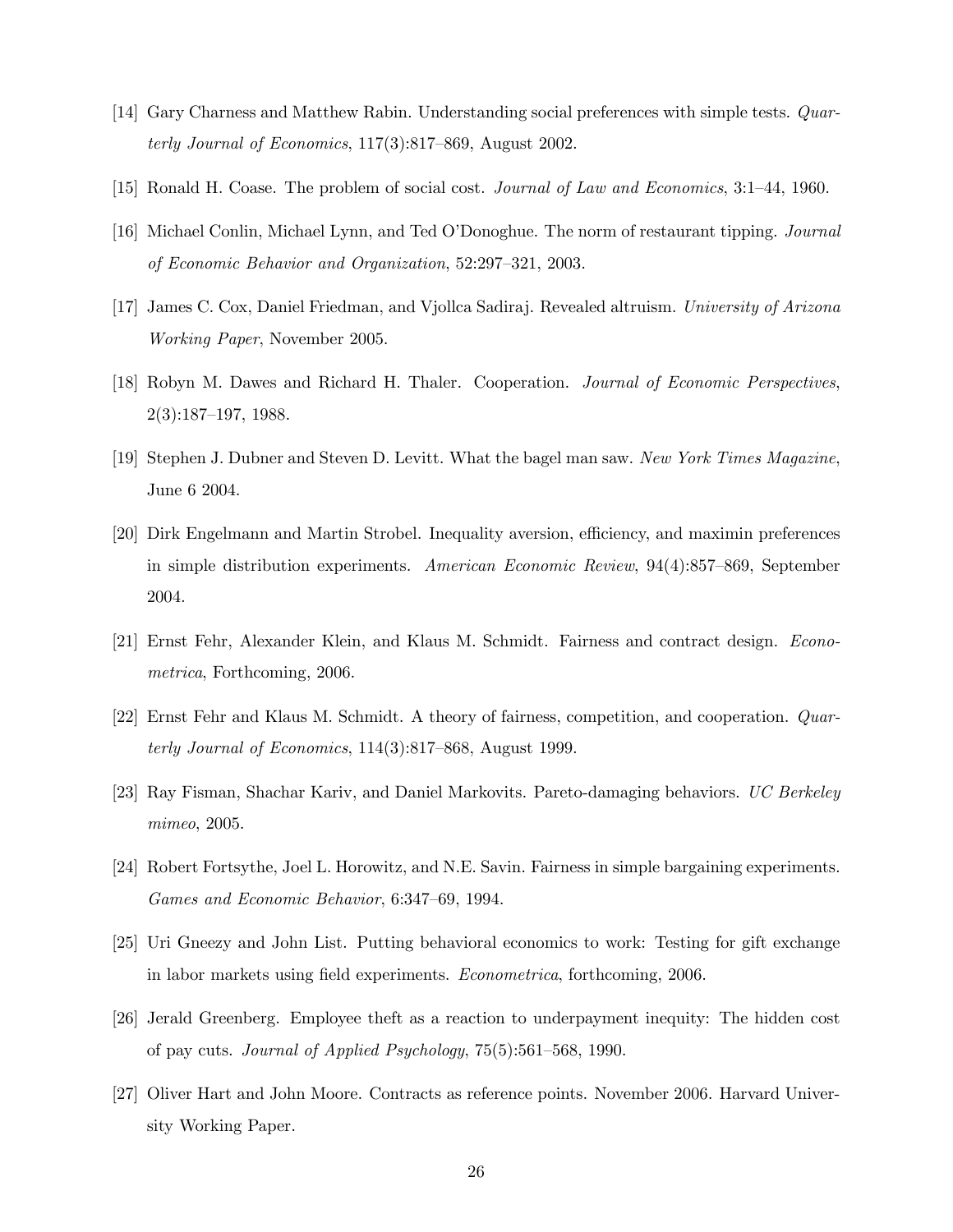- [28] Daniel Kahneman, Jack L. Knetsch, and Richard H. Thaler. Fairness as a constraint on profit seeking entitlements in the market. American Economic Review, 76(4):728—41, 1986.
- [29] Ehud Kalai. Proportional solutions to bargaining situations: Interpersonal utility comparisons. Econometrica, 45(7):1623—30, 1977.
- [30] David K. Levine. Modeling altruism and spitefulness in experiments. Review of Economic Dynamics, 1(3):593—731, 1998.
- [31] B. MacLeod and J.M. Malcolmson. Implicit contracts, incentive compatibility, and involuntary unemployment. Econometrica, 57:312—22, 1989.
- [32] Alexandre Mas. Pay, reference points, and police performance. March 2005. UC Berkeley mimeo.
- [33] Marvin D. Dunnette Pritchard, Robert D. and Dale O. Jorgenson. Effects of perceptions of equity and inequity on worker performance and satisfaction. Journal of Applied Psychology, 56(1):75—94, 1972.
- [34] Matthew Rabin. Incorporating fairness into game theory and economics. American Economic Review, 83(5):1281—1302, December 1993.
- [35] John E. Roemer. Theories of Distributive Justice. Harvard University Press, Cambridge, MA, 1996.
- [36] Uzi Segal and Avia Spivak. First order versus second order risk aversion. Journal of Economic Theory, 51:111—25, 1990.
- [37] Avner Shaked. The rhetoric of inequity aversion. March 2005. Working paper.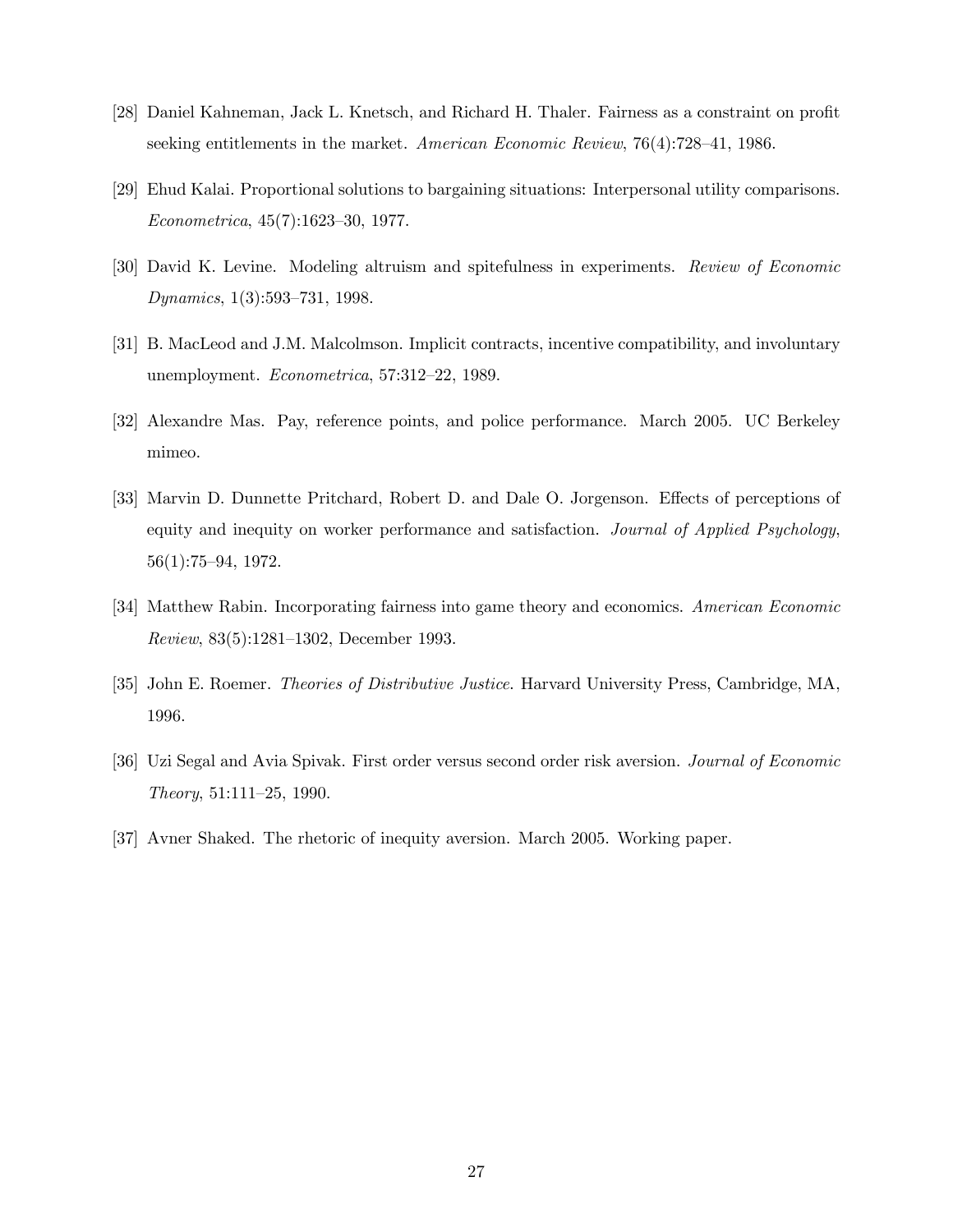

Figure 1. Indifference curves corresponding to interpersonal preferences that satisfy quasi-concavity and joint-monotonicity. Panel (a): Smooth preferences that are also monotonic. Panel (b): Smooth preferences that are not monotonic. Panel (c): Preferences that are first-order unfairness averse about a fairness rule. Due to the non-monotonicity, the darkly-shaded point is preferred to the white point that gives higher material payoffs to both players.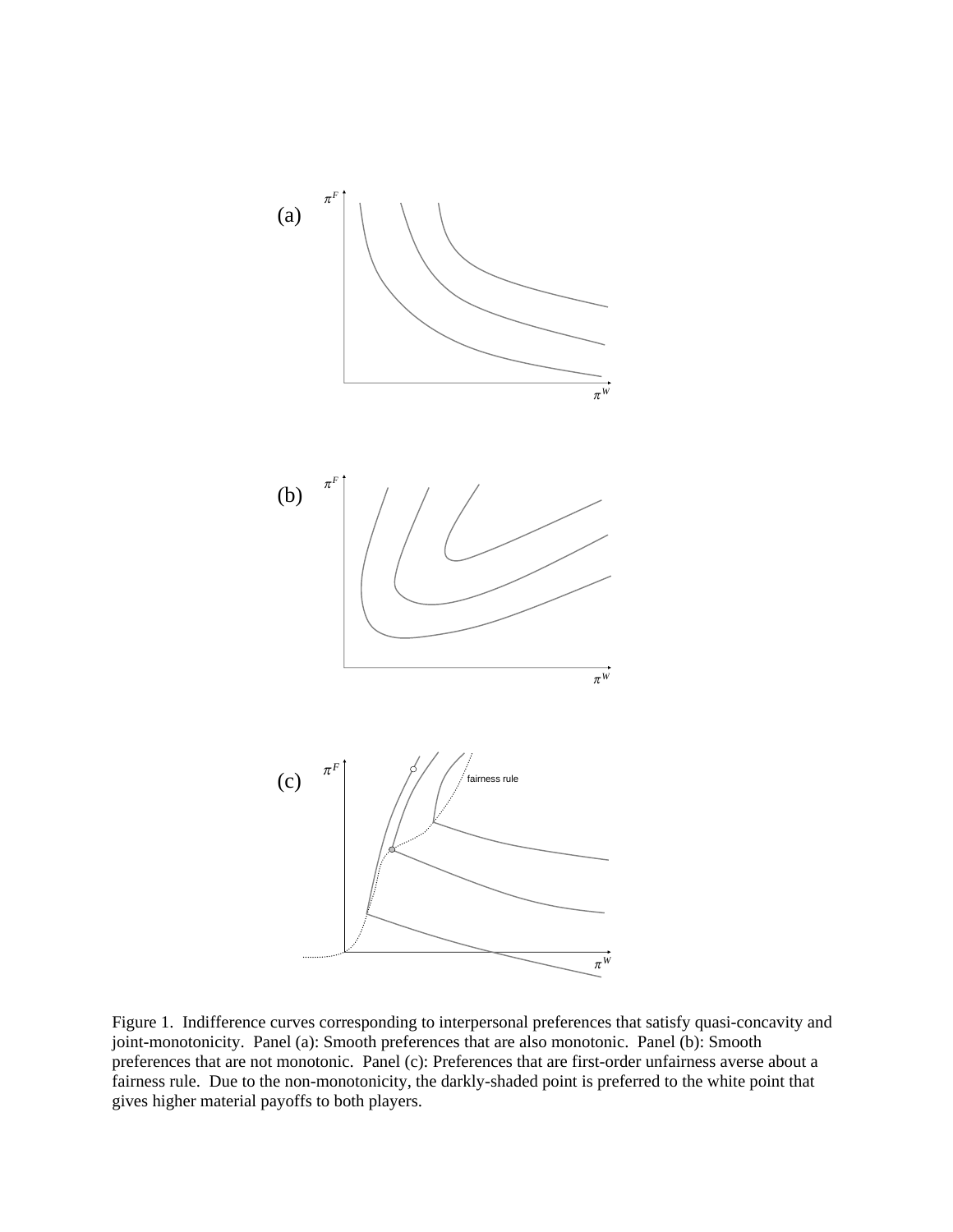

Figure 2. Relationship between Pareto efficiency and material-efficiency. The material payoff possibility set is convex, and the material-efficiency frontier is downward-sloping. The point corresponds to the worker's favorite materially-efficient transaction. The Pareto efficiency frontier is the subset of the material-efficiency frontier equal to material payoff pairs that give lower material payoff to the worker than the worker's favorite materially-efficient transaction does.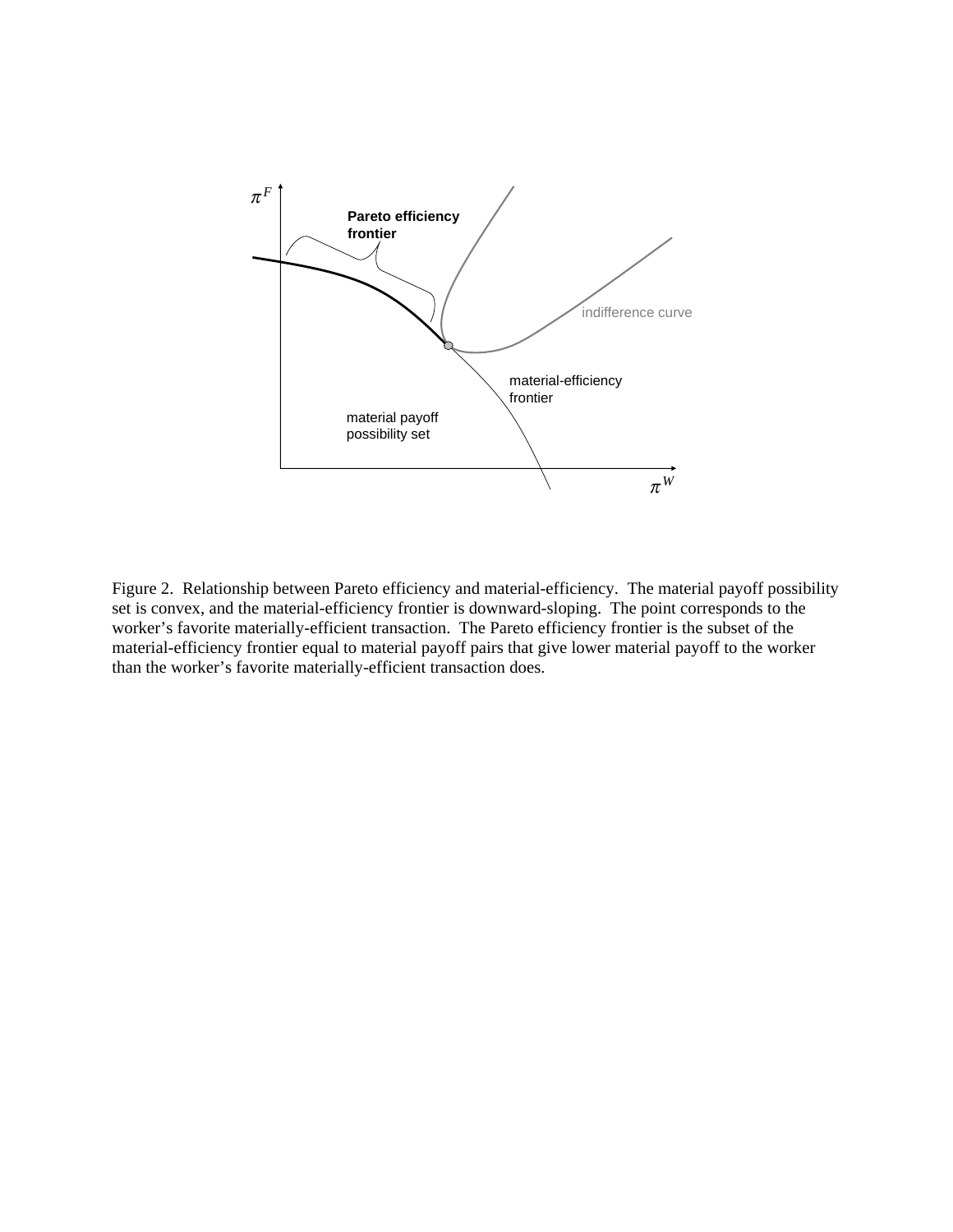

Figure 3. The logic of the Rotten Firm theorem. Because the worker obeys the fairness rule at all wage offers, the lightly-shaded points illustrate possible transactions that could occur, depending on the firm's wage offer. The arrow illustrates how material payoffs vary as the firm's wage offer increases. The black point is the equilibrium because it maximizes the firm's profit among the feasible transactions that satisfy the fairness rule.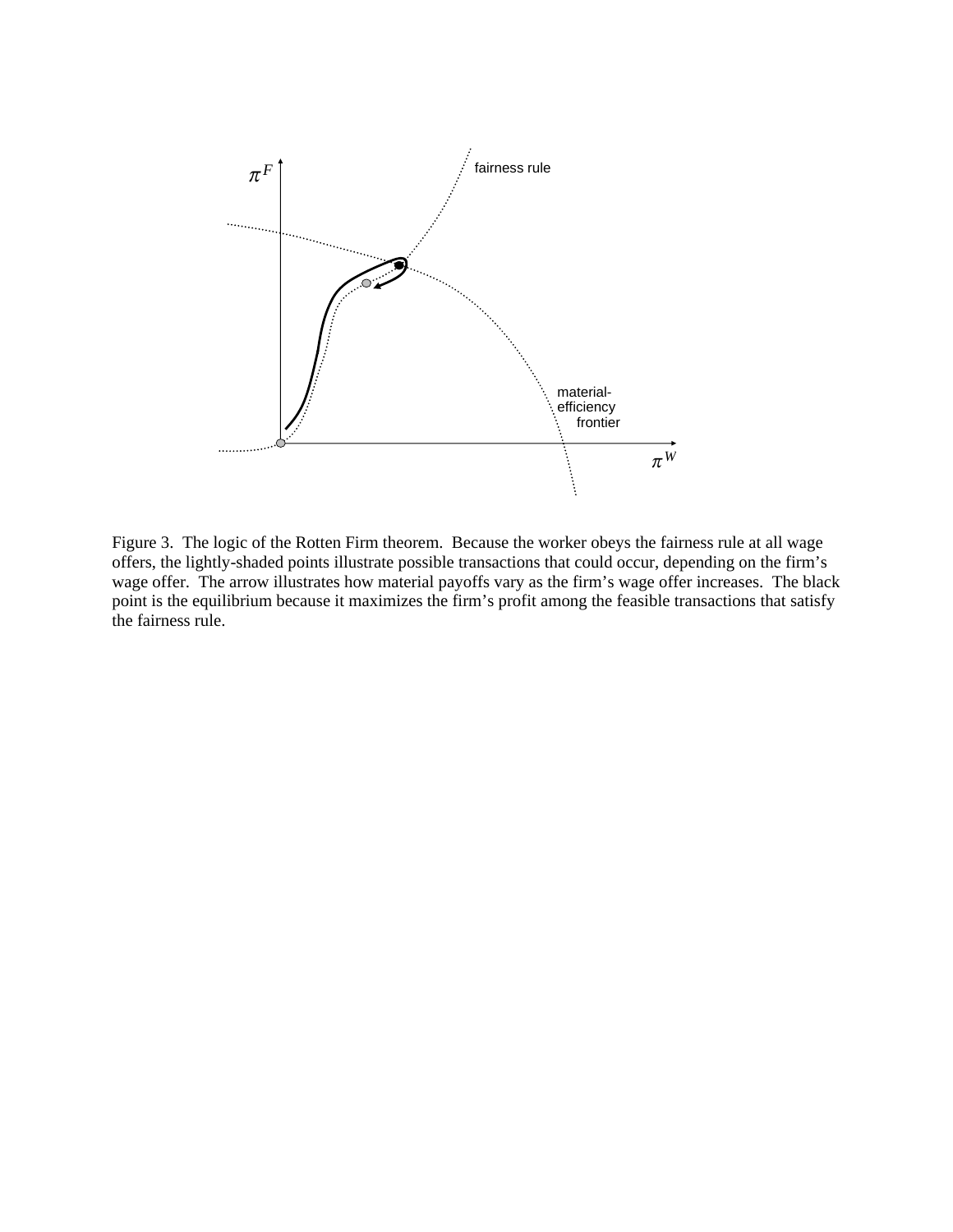

Figure 4. Equilibrium with smooth interpersonal preferences. The "wage curves" are, for given wage offers  $w_0 < w_1 < w_2$ , the possible material payoff pairs for varying effort levels. The lightly-shaded points show the effort the worker would choose at non-equilibrium wage offers. The arrow illustrates how material payoffs vary as the firm's wage offer increases. Note that the materially-efficient transaction along the path of the arrow is not an equilibrium because the firm can profitably deviate to a lower wage offer. The black point is the equilibrium.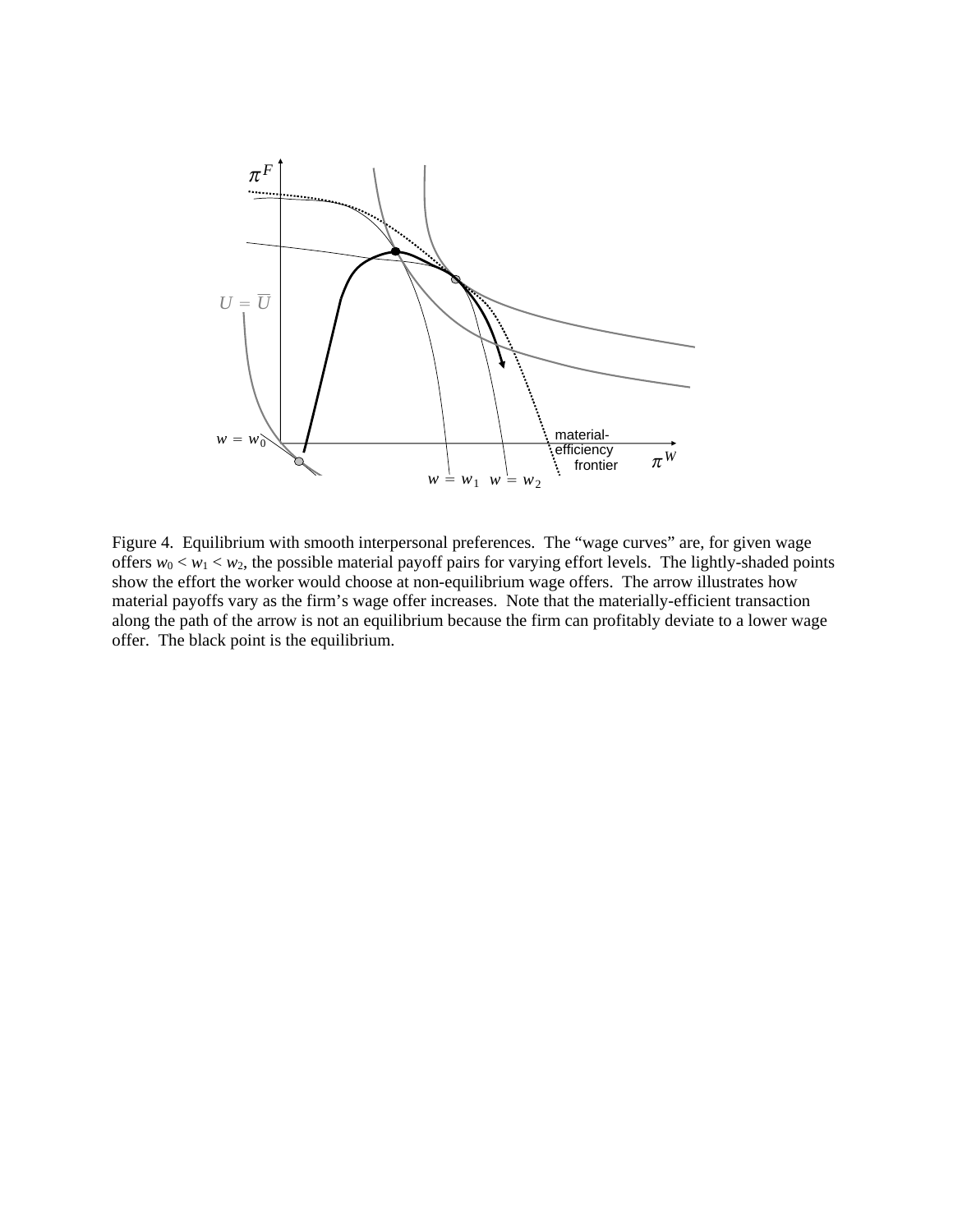

Figure 5. Equilibrium with interpersonal preferences that are first-order unfairness averse about a fairness rule. The "wage curves" are, for given wage offers  $w_0 < w_1 < w_2$ , the possible material payoff pairs for varying effort levels. The lightly-shaded points show the effort the worker would choose at nonequilibrium wage offers. The arrow illustrates how material payoffs vary as the firm's wage offer increases. The black point is the equilibrium. (a) "Too much" altruism: The firm maximizes profit by offering a low wage. (b) Rotten Firm theorem: Equilibrium with sufficiently-kinked interpersonal preferences is Pareto efficient. The white point is the outcome when the firm can offer the worker an enforceable contract.